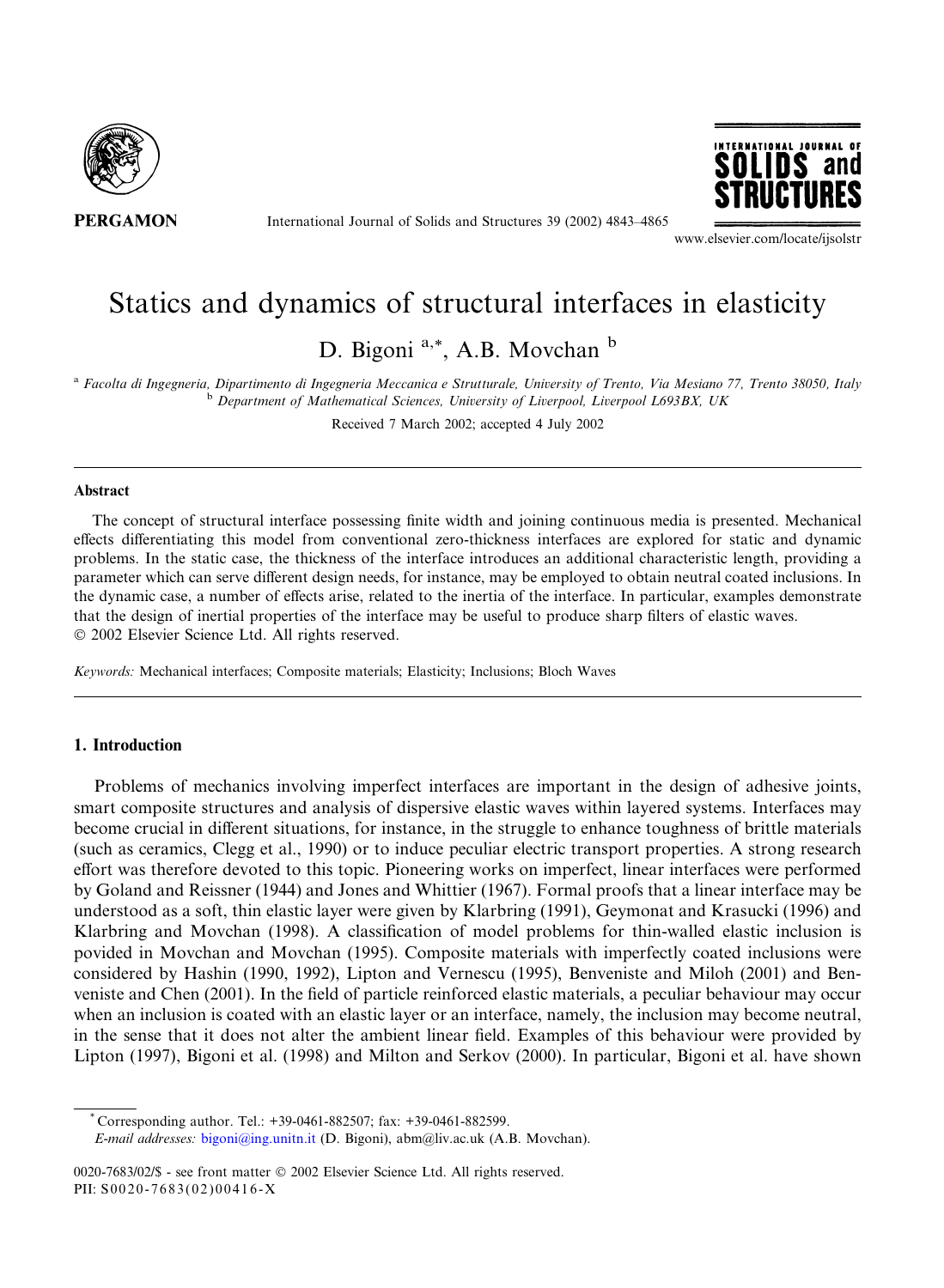

Fig. 1. Metacarpal bone from a vulture's wing; after Thompson (1942).

that stiffness parameters of the interface can be chosen in such a way that the dipole tensor associated with the inclusions can be made to be zero. To complete the discussion, it may be worth mentioning that a number of important mechanical situations involve non-linearity, which may be inherent to the constitutive law of the interface (Rice and Wang, 1989; Xu and Needleman, 1994; Falk et al., 2001) or may be a consequence of the fact that the solids joined through the interface suffer large strains (Bigoni et al., 1997; Bigoni and Gei, 2001) or may be induced by both effects (Needleman, 1990; Camacho and Ortiz, 1996; Levy, 1996).

A common characteristic of the above-mentioned models is that the thickness of the interface is zero (at least for small strain). However, thickness of a structural interface is finite, preventing the non-physical interpenetration of material occurring for compressive loads and introducing anisotropy in stiffness and inertia. A number of examples of such structures joining continuous bodies can be found in biological systems. In particular, we report in Fig. 1 a structure taken from the classical book by Thompson (1942) and <sup>1</sup> refer the interested reader to Gibson and Ashby (1988) and Menig et al. (2001). Biological examples suggest the possibility that assemblages of continuous bodies and structures may present definitive mechanical advantages. As an industrial counterpart of this, different technological applications can indeed be mentioned, ranging between structural engineering (Lakes, 1993), microelectromechanical systems (Elwenspoek and Wiegerink, 2001) and nanostructured materials (Gleiter, 2000).

In addition to the above-mentioned situations, a structural interface may model frictional contact between two solids (Haessig and Friedland, 1991) or a layer of strongly damaged material (see the experiments reported by Geers (1997)). The latter context was explored by Maz'ya and Hanler (1993), who have introduced an asymptotic model describing a weak non-local interface for a so-called 'disintegrating solid', in a state of anti-plane shear. The Maz'ya and Hanler model emphasises a feature characterizing a finitethickness interface, namely, the non-locality of interaction between the boundaries joined through the interface.

It follows from the above discussion that if, on one hand, real structures joining continuous bodies have a finite dimension, an inertia, and peculiar anisotropic properties, on the other hand, all information regarding the microstructure are usually condensed in a zero-thickness model and all the above-mentioned features consequently neglected. In the present paper we analyze the possibility that these may play a role in a mechanical modelling. In statics, this possibility is explored solving (Section 3) the problem of an elastic circular inclusion, connected to an infinite medium through a finite-thickness interface and subject to remote, generic loading conditions. As a result, we find that the thickness of interface introduces a new characteristic length, a specific form of anisotropy and eliminates material interpenetration. In the case of dynamic problems, the analysis of wave propagation in periodic structures with interface boundaries (Sections 4–6) reveals that the effects of the interfacial inertia become crucial in determining filtering

 $<sup>1</sup>$  A microstructure made up of collagen fibers also exists in the periodontal ligament, the thin and soft layer attaching the cementum</sup> of the teeth to the adjacent alveolar bone. This finite-thickness, structural interface has been modelled as a zero-thickness, non-linear interface by Gei et al. (in press).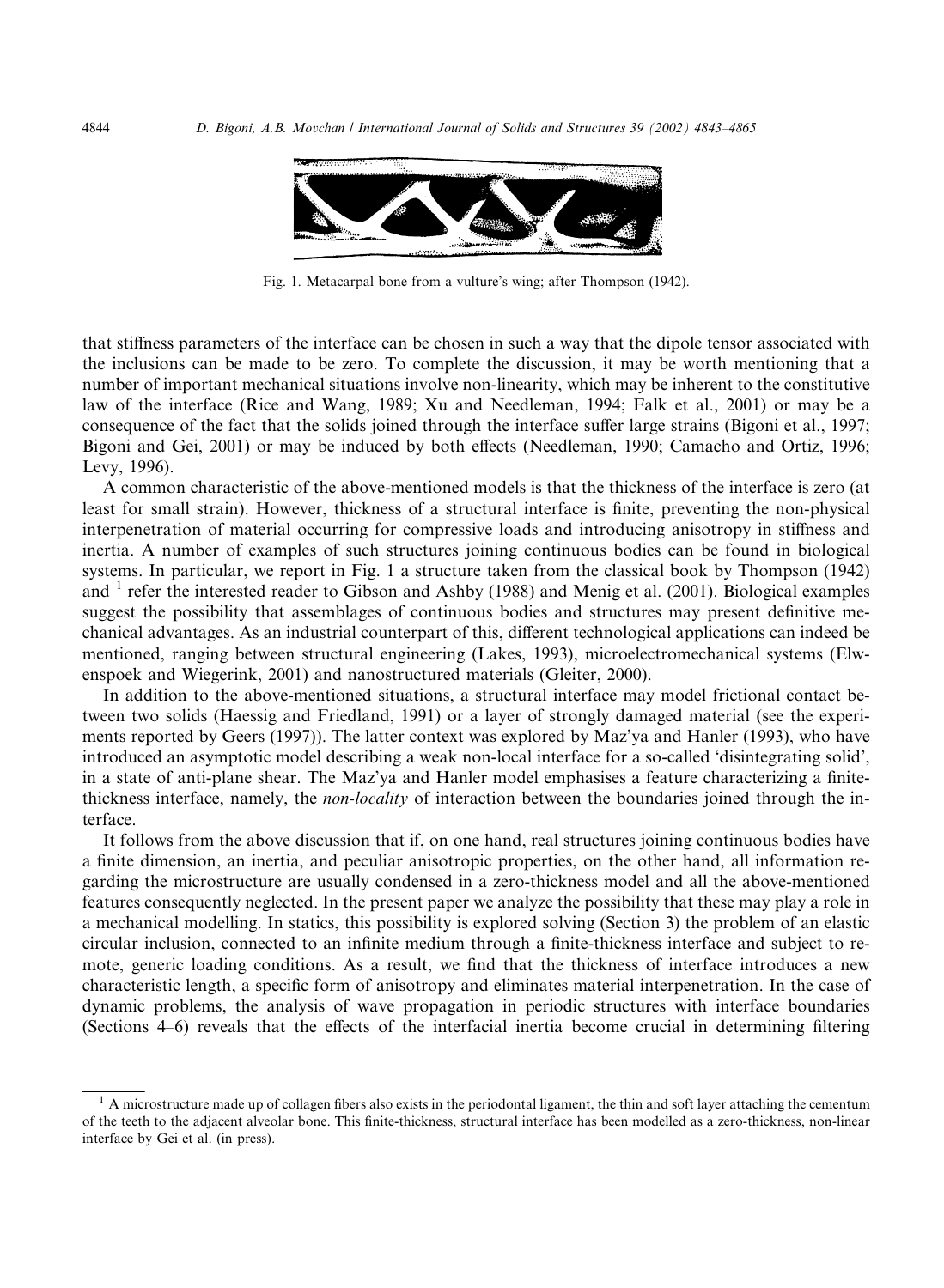properties of the structure, which exhibits the possibility of producing remarkably narrow pass bands for elastic waves of certain type.

## 2. The notion of imperfect interfaces

An interface is defined 'imperfect' if either displacements or tractions (or both) can be discontinuous across it.

Interfaces of zero thickness model mechanical problems associated with cracks bridged by fibres, glide planes of dislocations in a crystal, soft and thin adhesive layers. Normally, tractions are continuous at the interface of zero thickness, namely

$$
\llbracket \mathbf{t} \rrbracket = \mathbf{0},\tag{1}
$$

where the operator  $\lceil \cdot \rceil$  defines the jump across the interface, so that for any field  $\phi$  defined in the bodies + and  $-$  connected through the interface

 $\llbracket \phi \rrbracket = \phi(\mathbf{x}_+) - \phi(\mathbf{x}_-)$ .

Since a linear mass density can be regarded as zero for an interface of zero width, Eq. (1) holds true both for statics and dynamics.

When a zero-thickness interface is linear, the displacement jump  $\lceil u \rceil$  across the interface is linearly related to components of tractions, i.e.

$$
\mathbf{t} = \mathbf{C}[\![\mathbf{u}]\!],\tag{2}
$$

where C is a second-order tensor describing the stiffness of the interface, independent of u and t.

When an interface is embedded into an infinite elastic medium, a boundary value problem of static elasticity can be reduced to an integral equation posed at the interface contour  $\Gamma$  (see, for example, Movchan and Willis, 1996)

$$
\oint_{\Gamma} \mathcal{L}(\mathbf{x} - \mathbf{x}') [\![\mathbf{u}]\!](\mathbf{x}') \, \mathrm{d}\mathbf{x}' + \mathbf{t}(\mathbf{u}; \mathbf{x}) = \mathbf{p},\tag{3}
$$

where **p** is a given external load and matrix  $\mathcal{L}$  is defined in Appendix A in the case of plane strain problems.

Interfaces of finite width may involve the jumps of tractions and effects of inertia in dynamic problems. These interfaces are non-local, in the sense that they pose constraints between different points of a continuous medium. We introduce here the concept of quasi-local interfaces to model a particular class of interfacial structures. A quasi-local interface sets prescriptions between points on opposite sides of the interface and corresponding to each other through a given law. This law will be simple in the examples presented in the following––for instance, points lying on the same normal line to the interface will be involved for rectilinear or circular interfaces––but it seems not difficult to extend the concept to more complicated geometries.

In order to explain the behaviour of a quasi-local interface, we begin with the simple example sketched in Fig. 2 of a two-dimensional microstructure joining two continuous media and mimicking the biologic structure reported in Fig. 1. In particular, we consider two elastic solids subjected to plane strain deformation and a discrete structure of bars, defined for unit out-of-plane length. The bars are inclined at an angle  $\alpha$  ( $\beta$ ) with respect to the interface (normal) and have length l (Fig. 2). We assume that the angle  $\beta$ (Fig. 2) is small, so that the tangential stiffness of the interface is also small.

An elementary cell––consisting of two bars connecting two bodies, as shown in the particular of Fig. 2–– can be considered to evaluate the stiffness of the interface. In particular, the components  $N_x^{(3)}$ ,  $N_y^{(3)}$  of the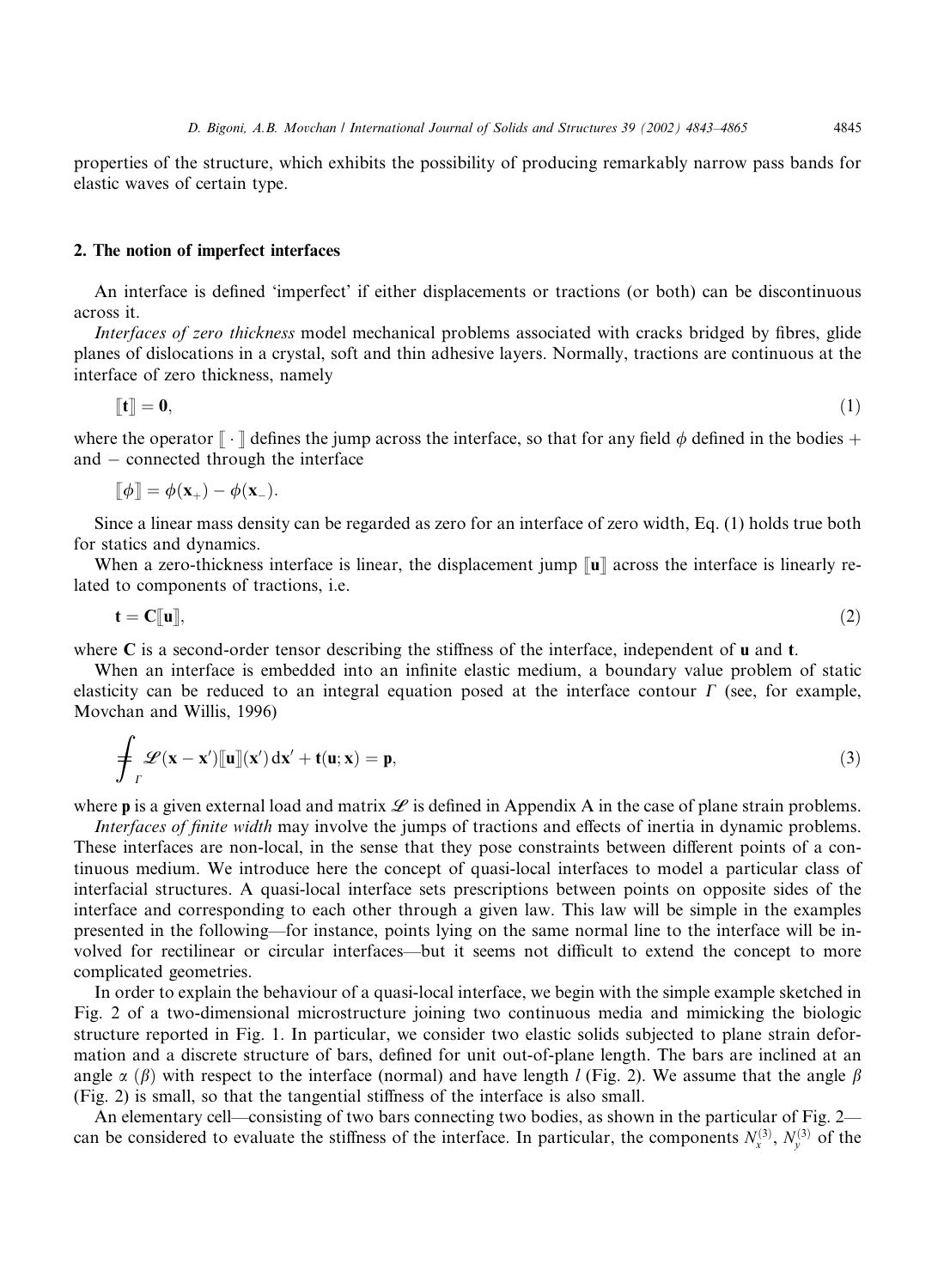

Fig. 2. Interfacial microstructure.

force acting on the node (3) of the structure (an opposite force acts on the solid connected through the interface) can be represented in the form

$$
N_x^{(3)} = \frac{EA}{l} \left( -u_x^{(1)} \cos^2 \alpha - u_y^{(1)} \frac{\sin 2\alpha}{2} + 2u_x^{(3)} \cos^2 \alpha - u_x^{(2)} \cos^2 \alpha + u_y^{(2)} \frac{\sin 2\alpha}{2} \right),
$$
  
\n
$$
N_y^{(3)} = \frac{EA}{l} \left( -u_x^{(1)} \frac{\sin 2\alpha}{2} - u_y^{(1)} \sin^2 \alpha + 2u_y^{(3)} \sin^2 \alpha + u_x^{(2)} \frac{\sin 2\alpha}{2} - u_y^{(2)} \sin^2 \alpha \right),
$$
\n(4)

where  $\alpha = \pi/2 - \beta$ ,  $0 < \beta \ll 1$ , l is the length of the bars composing the structure, E their Young modulus and A the cross section area. In the case of a weak interface, to a certain order of approximation, the bodies connected to the interface can be assumed to be rigid. In this case

$$
u_x^{(1)} - u_x^{(2)} = 0 \tag{5}
$$

and

$$
u_{y}^{(2)} - u_{y}^{(1)} = 2\theta l \cos \alpha, \tag{6}
$$

where  $\theta$  is the (small) angle of relative rigid-body rotation of the solids connected through the interface. Consequently, the term

$$
\frac{1}{2}\left(u_y^{(2)}-u_y^{(1)}\right)\sin 2\alpha
$$

is of order  $O(\theta\beta^2)$  and will be neglected. As a result, a simple condition of contact across the interface is obtained

$$
\begin{pmatrix}\nN_x^{(3)} \\
N_y^{(3)}\n\end{pmatrix} = \frac{2EA}{l} \begin{bmatrix}\n\beta^2 & 0 \\
0 & 1 - \beta^2\n\end{bmatrix} \begin{pmatrix}\nu_x^{(3)} - U_x \\
u_y^{(3)} - U_y\n\end{pmatrix},
$$
\n(7)

where  $U = (u^{(1)} + u^{(2)})/2$ . Eq. (7) represents the constitutive equation of the interface, whereas equilibrium of the unit cell structure imposes continuity of force  $N^{(3)}$ , i.e. of resultant forces across the interface. The stiffness matrix which appears in (7) corresponds to a material of low resistance to a shear parallel to the interface and a finite stiffness with respect to a loading orthogonal to the interface. In the limit  $\beta \to 0$  the interface transmits only a normal force, cutting off shear components.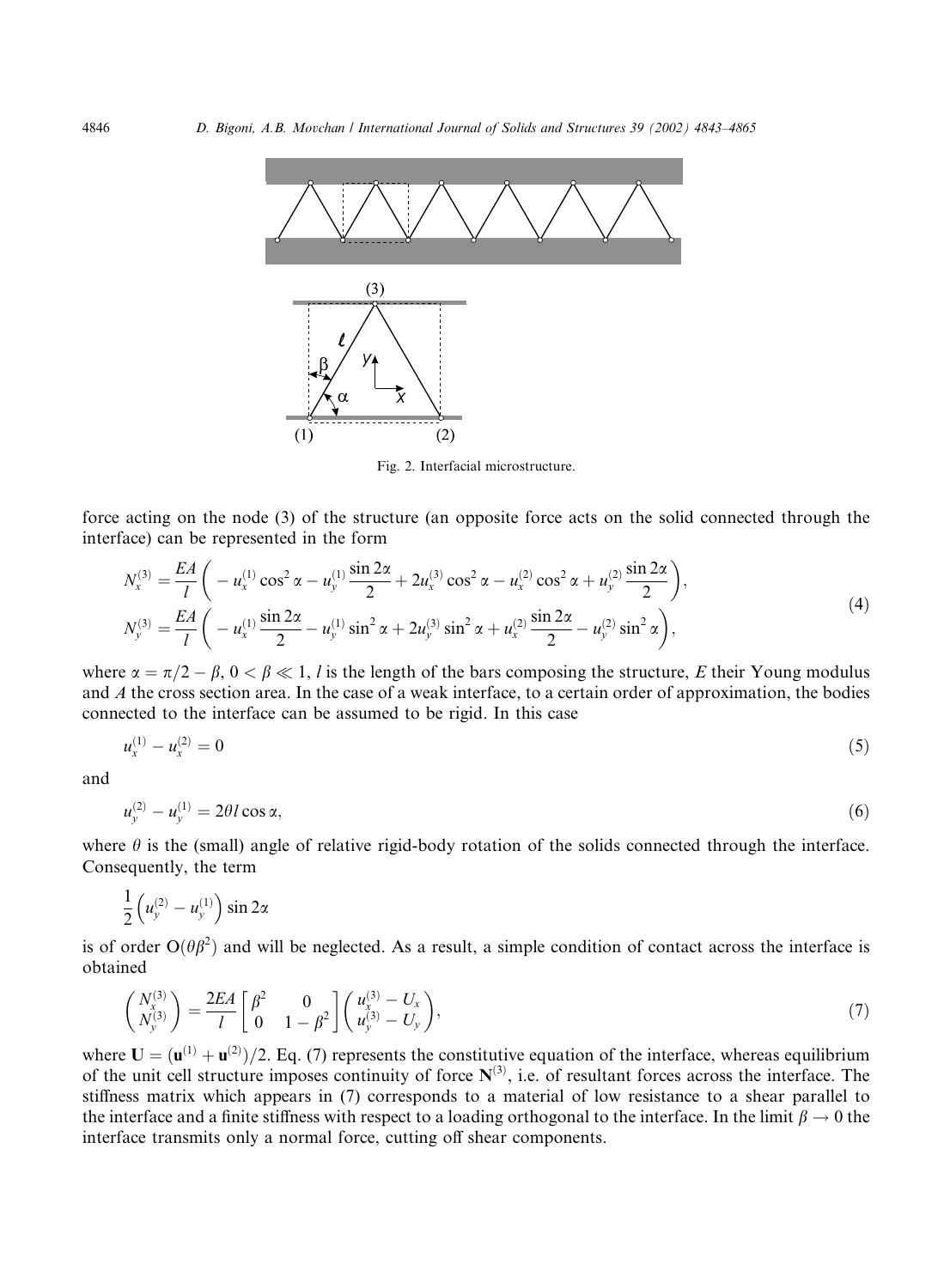

Fig. 3. Finite width interface.

In the continuum limit, the relation (7) imposes the following transmission condition

$$
\langle \mathbf{t} \rangle = \mathbf{C}(\mathbf{U}^+ - \mathbf{U}^-),\tag{8}
$$

where  $\langle t \rangle$  is the average of tractions across the interface and  $U^+$  and  $U^-$  are the values of the displacement at opposite sides of the interface:  $C$  is the stiffness matrix of the interface.

In addition to the constitutive relation of the interface (8), we also note that in the static case the resultant force is continuous across the interface

$$
\mathbf{F}^- = \boldsymbol{\sigma}^- \mathbf{n}^- d s^- = -\boldsymbol{\sigma}^+ \mathbf{n}^+ d s^+ = -\mathbf{F}^+, \tag{9}
$$

where  $n^{\pm}$  are the unit outward normal vectors at the interface boundaries:  $\sigma^{\pm}$  is the stress tensor, and ds<sup>+</sup> and  $ds^-$  are the area elements (see Fig. 3).

It may be worth mentioning that a particular case of the interfacial constitutive law (8) and (9) has been employed by Ru (2001) to describe the van der Waals interaction between adjacent carbon nanotubes.

#### 3. An elastic static inclusion with finite-thickness interface

A circular elastic inclusion connected to an infinite elastic matrix through a structural interface of the type specified by Eqs. (8) and (9) is solved in this section under *general* conditions at infinity. The problem setting is similar to that assumed by Bigoni et al. (1998), except that now the interface has a finite thickness (Fig. 4). Results can have different engineering applications, among which we mention the analysis of nanotubes embedded in elastic media (see the model presented by Ru (2001)).

Denoting with  $+$  quantities referred to the infinite elastic plane and with  $-$  quantities referred to the inclusion, due to the particular geometry of our problem, Eq. (9) becomes

$$
\sigma_{rr}^+(R+\delta) = \sigma_{rr}^-R, \quad \sigma_{r\theta}^+(R+\delta) = \sigma_{r\theta}^-R. \tag{10}
$$

The force transmitted by the interface is linearly related to the difference between displacements at corresponding points in the matrix and in the inclusion. From Eq. (8), the traction vector at the matrix interface can be expressed as:

$$
\sigma_r^+ = s_r [U_r^+ (\mathbf{x}^+) - U_r^- (\mathbf{x}^-)], \quad \sigma_{r\theta}^+ = s_\theta [U_\theta^+ (\mathbf{x}^+) - U_\theta^- (\mathbf{x}^-)], \tag{11}
$$

where  $s_r$  and  $s_\theta$  are the stiffnesses of the interface and U is the displacement vector. When the thickness of the interface is equal to zero, the well-known model of linear interface––for instance employed by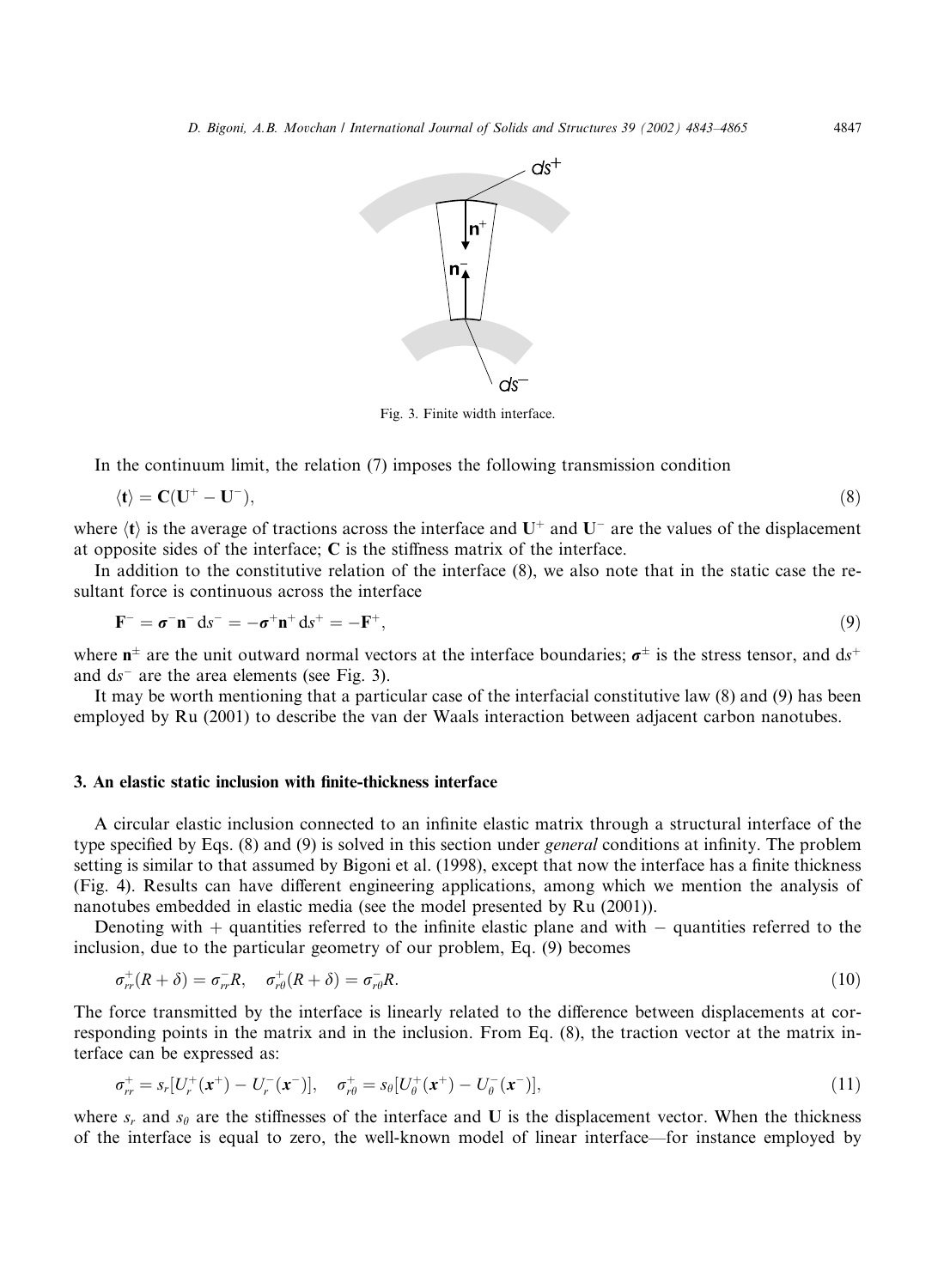

Fig. 4. Circular elastic inclusion with microstructural interface.

Bigoni et al. (1998)––is recovered. It should be important to remark that the assumed model of interface allows to avoid any further explicit consideration of the interface itself, which enters the formulation only through conditions (10) and (11). A generic displacement field is postulated at infinity:

$$
\mathbf{U}^+(\mathbf{x}) \to \mathbf{U}^+_{\infty}(\mathbf{x}), \quad \text{as } \mathbf{x} \to \infty,
$$
 (12)

which is assumed to satisfy Navier's equations and to admit the representation (Sendeckyj, 1970; Yu and Sendeckyj, 1974)

$$
\mathbf{U}_{\infty}^{+}(\mathbf{x}) = \{p(x_1, x_2), q(x_1, x_2)\},\tag{13}
$$

where p and q are order N polynomial functions of the coordinates  $(x_1, x_2)$ .

The problem to be analyzed consists in finding a displacement field U

- corresponding to (13) at infinity;
- satisfying the Navier equations

$$
\mu \Delta \mathbf{U}(\mathbf{x}) + (\lambda + \mu) \nabla \nabla \cdot \mathbf{U}(\mathbf{x}) = \mathbf{0}
$$
\n(14)

in the inclusion and in the matrix (where the Lamé coefficients  $\lambda$  and  $\mu$  are equipped with superscripts – or  $+$  when referred to the inclusion or to the matrix, respectively);

• satisfying, through kinematic compatibility and constitutive equations, conditions (10) and (11) at the interface.

On introducing the complex variable  $z = x_1 + ix_2$ , the stress tensor and displacement vector components can be expressed in terms of the complex potentials  $\varphi(z)$  and  $\psi(z)$  as (Muskhelishvili, 1953):

$$
U_r + iU_\theta = \frac{1}{2\mu} e^{-i\theta} \left( \kappa \varphi(z) - z\overline{\varphi'(z)} - \overline{\psi(z)} \right),
$$
  
\n
$$
\sigma_{rr} + \sigma_{\theta\theta} = 2(\varphi'(z) + \overline{\varphi'(z)}),
$$
  
\n
$$
\sigma_{\theta\theta} - \sigma_{rr} + 2i\sigma_{r\theta} = 2e^{2i\theta} \left( \overline{z}\varphi''(z) + \psi'(z) \right),
$$
\n(15)

where

$$
\kappa = \frac{\lambda + 3\mu}{\lambda + \mu}
$$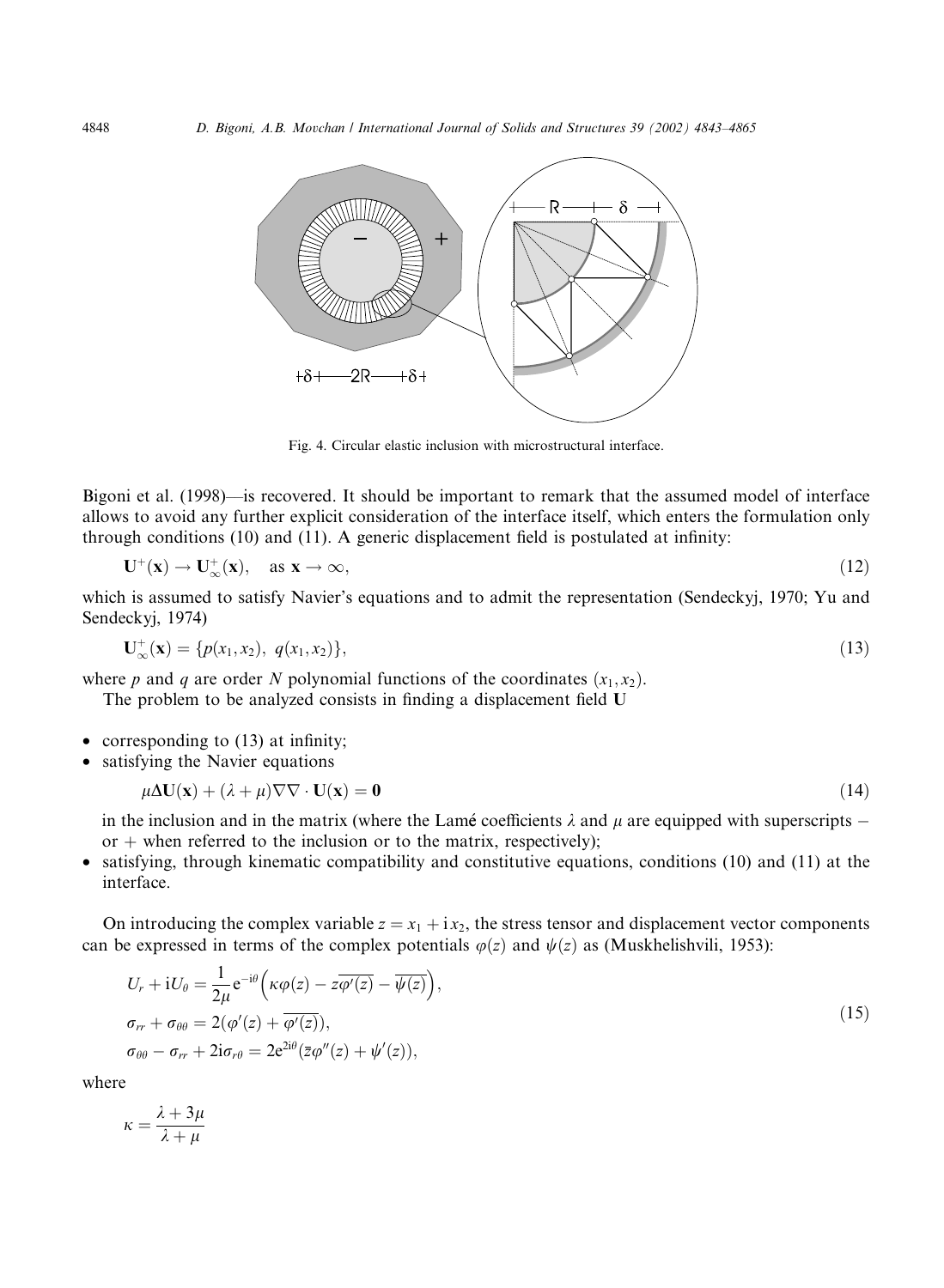for plane strain. The complex potentials  $\varphi$  and  $\psi$  are analytical functions in the region where they specify the solution of the elastostatic problem, so that the solution is sought employing the following representation of the complex potentials

$$
\varphi_{-}(z) = \sum_{k=0}^{+\infty} c_k z^k, \quad \psi_{-}(z) = \sum_{k=0}^{+\infty} d_k z^k,
$$
\n(16)

analytic inside the disk of radius R and

$$
\varphi_{+}(z) = \sum_{k=-\infty}^{+\infty} a_k z^k, \quad \psi_{+}(z) = \sum_{k=-\infty}^{+\infty} b_k z^k,
$$
\n(17)

analytic in the outer region  $\{x: R+\delta < \sqrt{x_1^2 + x_2^2} < +\infty\}$  and have a pole at infinity. The constants  $a_k, b_k$ are defined from the conditions at infinity (13) for  $0 \le k \le N$ . In order to rewrite the interface boundary conditions in terms of complex potentials, we note that the continuity of forces on the inner and outer boundaries of the interface corresponds to the fact that for two points of complex plane, say  $z^- = Re^{i\theta}$  and  $z^+ = (R + \delta)e^{i\theta}$ , the following condition holds:

$$
\varphi_{+}(z^{+}) + z^{+}\overline{\varphi_{+}'(z^{+})} + \overline{\psi_{+}(z^{+})} = \varphi_{-}(z^{-}) + z^{-}\overline{\varphi_{-}'(z^{-})} + \overline{\psi_{-}(z^{-})}.
$$
\n(18)

Following Muskhelishvili's technique, the boundary integral equations holding in the whole plane become

$$
\oint_{L_{+}} \frac{[\varphi_{+}(t) + t\overline{\varphi_{+}'(t)} + \overline{\psi_{+}(t)}] dt}{t - z} = \oint_{L_{-}} \frac{[\varphi_{-}(t) + t\overline{\varphi_{-}(t)} + \overline{\psi_{-}(t)}] dt}{t - z},
$$
\n
$$
\oint_{L_{+}} \frac{[\overline{\varphi_{+}(t)} + \overline{t}\varphi_{+}'(t) + \psi_{+}(t)] dt}{t - z} = \oint_{L_{-}} \frac{[\overline{\varphi_{-}(t)} + \overline{t}\varphi_{-}'(t) + \psi_{-}(t)] dt}{t - z},
$$
\n(19)

where  $L_{-}$  and  $L_{+}$  denote the inner and outer circular boundaries of the interface, respectively.

The system of equations (19) can be solved employing theorems on Cauchy-type integrals and the complex potentials expansion (16) and (17), thus obtaining

$$
\sum_{k=-\infty}^{+\infty} a_k (z^+)^k + z^+ \sum_{k=-\infty}^{+\infty} k \overline{a}_k (\overline{z^+})^{k-1} + \sum_{k=-\infty}^{+\infty} \overline{b}_k (\overline{z^+})^k = \sum_{k=0}^{+\infty} c_k (z^-)^k + z^- \sum_{k=0}^{+\infty} k \overline{c}_k (\overline{z^-})^{k-1} + \sum_{k=0}^{+\infty} \overline{d}_k (\overline{z^-})^k. \tag{20}
$$

Considering Eq. (20) on the two circles of radii R and  $R + \delta$ , i.e. on

$$
z^+ = (R + \delta)z, \quad \overline{z^+} = \frac{R + \delta}{z}, \quad |z| = 1, \quad z^- = Rz, \quad \overline{z^-} = \frac{R}{z}, \quad |z| = 1,
$$
 (21)

one obtains

$$
\sum_{k=-\infty}^{+\infty} a_k (R+\delta)^k z^k + \sum_{k=-\infty}^{+\infty} k \overline{a}_k (R+\delta)^k z^{2-k} + \sum_{k=-\infty}^{+\infty} \overline{b}_k (R+\delta)^k z^{-k}
$$
  
= 
$$
\sum_{k=0}^{+\infty} c_k R^k z^k + \sum_{k=0}^{+\infty} k \overline{c}_k R^k z^{2-k} + \sum_{k=0}^{+\infty} \overline{d}_k R^k z^{-k}, \quad |z|=1,
$$
 (22)

which are equivalent to  $(20)$ .

Collecting coefficients near the same powers of z yields the system of linear equations for the unknown coefficients  $a_k$ ,  $b_k$ ,  $c_k$ ,  $d_k$ :

$$
a_n(R+\delta)^n + (2-n)\overline{a}_{2-n}(R+\delta)^{2-n} + \overline{b}_{-n}(R+\delta)^{-n} = c_nR^n + (2-n)\overline{c}_{2-n}R^{2-n} + \overline{d}_{-n}R^{-n},
$$
\n(23)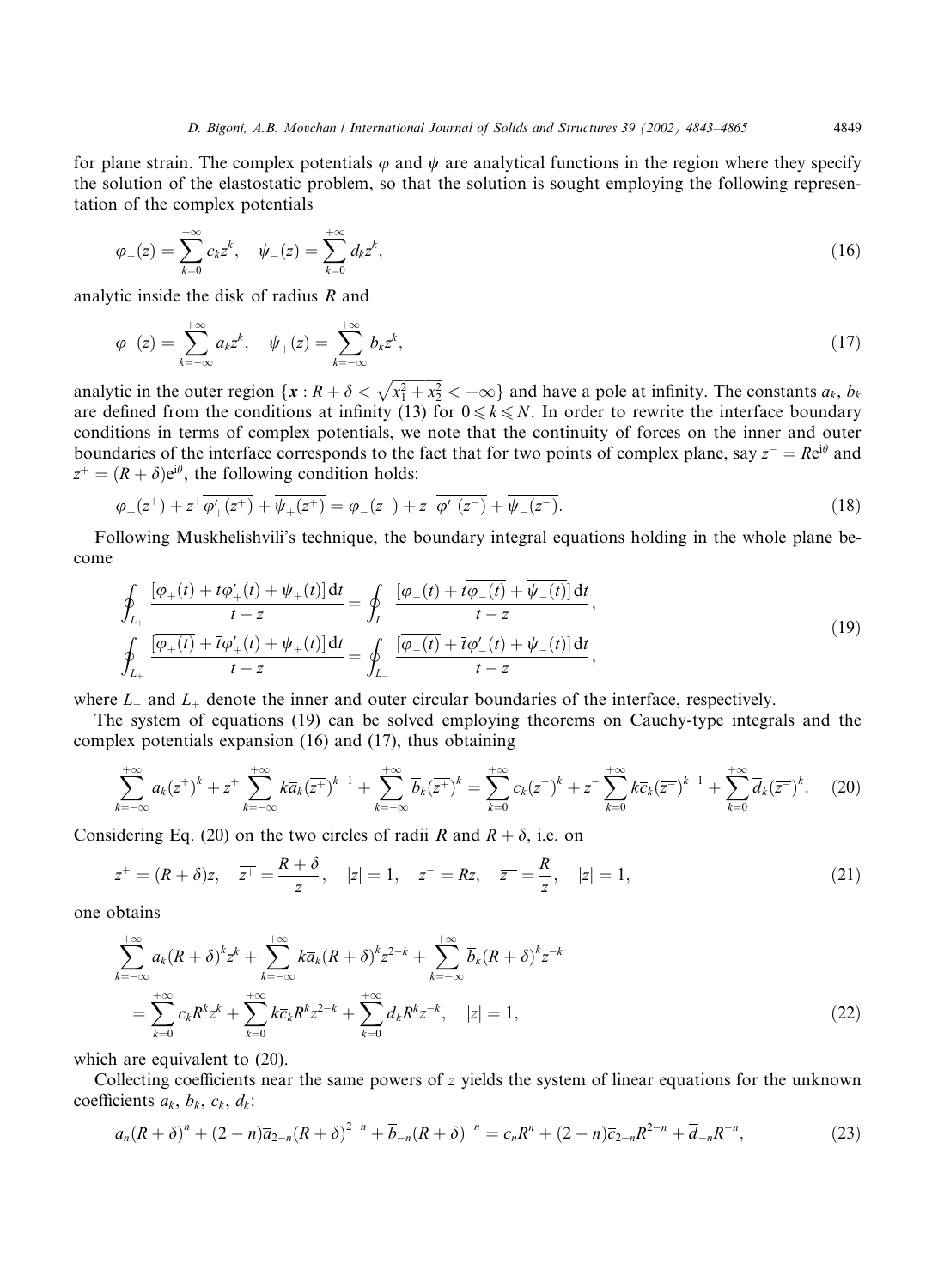where  $n \in \mathbb{Z}$  and coefficients  $a_n$ ,  $b_n$  are known for  $n > 0$  from conditions at infinity, whereas coefficients  $c_n$ ,  $d_n$  are equal to zero for  $n < 0$ .

Let us consider now the constitutive equation of the interface (11). Employing the complex potential representation, the radial and tangential components of the stress tensor can be rewritten in the following form:

$$
\sigma_{rr} = \varphi'(z) + \overline{\varphi'(z)} - \text{Re}[e^{2i\theta}(\overline{z}\varphi''(z) + \psi'(z))],
$$
  
\n
$$
\sigma_{r\theta} = \text{Im}[e^{2i\theta}(\overline{z}\varphi''(z) + \psi'(z))],
$$
\n(24)

so that the boundary conditions (11) assume the complex variable representation:

$$
s_r(U_r^+ - U_r^-) + \text{is}_{\theta}(U_{\theta}^+ - U_{\theta}^-) = \sigma_{rr}^+ + \text{i}\sigma_{r\theta}^+.
$$
\n(25)

Re-writing condition (25) in terms of Cauchy integrals, taking its series expansion, writing the result on the two circles of radii R and  $R + \delta$  and collecting terms near the same power of z, yields the following system of linear equations (see Appendix B for details)

$$
\frac{s_r + s_\theta}{4\mu_+} (\kappa_+ a_{n+1} (R+\delta)^{n+1} - (1-n)\overline{a}_{1-n} (R+\delta)^{1-n} - \overline{b}_{-n-1} (R+\delta)^{-n-1})
$$
  
\n
$$
- \frac{s_r + s_\theta}{4\mu_-} (\kappa_- c_{n+1} R^{n+1} - (1-n)\overline{c}_{1-n} R^{1-n} - \overline{d}_{-n-1} R^{-n-1}) + \frac{s_r - s_\theta}{4\mu_+} (\kappa_+ \overline{a}_{1-n} (R+\delta)^{1-n} - (n+1)a_{n+1})
$$
  
\n
$$
\times (R+\delta)^{n+1} - b_{n-1} (R+\delta)^{n-1}) - \frac{s_r - s_\theta}{4\mu_-} (\kappa_- \overline{c}_{1-n} R^{1-n} - (n+1)c_{n+1} R^{n+1} - d_{n-1} R^{n-1})
$$
  
\n
$$
= (n+1)a_{n+1} (R+\delta)^n + (1-n^2)\overline{a}_{1-n} (R+\delta)^{-n} + (n+1)\overline{b}_{-n-1} (R+\delta)^{-n-2},
$$
\n(26)

where the index n ranges between  $-N-1$  and  $N-1$ , moreover, coefficients  $a_n$  and  $b_n$  for  $n > 0$  are known from condition at infinity, and  $c_n = d_n = 0$  for  $n < 0$ .

We are now in a position to solve the linear system of equations (23) and (26), thus obtaining the complex potentials coefficients, solution of our problem and reported in Appendix C.

It can be observed from the solution, coefficients (C.1), that:

- the interface introduces an additional length scale in the problem, namely, the interface thickness  $\delta$ ;
- the thickness  $\delta$  of the interface results to be always summed to the radius R of the inclusion;
- the solution corresponding to the zero-thickness interface is recovered when  $\delta = 0$ .

The result obtained above, holding for generic conditions at infinity, yields an immediate evaluation of the effect of unphysical overlapping of matrix and inclusion materials occurring in the zero-thickness interface model, where the interface is subject to compressive tractions. In order to avoid the overlapping, in fact, it is sufficient that the thickness of the interface be greater than the absolute value of the minimum negative radial displacement jump across the interface. Under the assumed hypotheses of infinitesimal theory of elasticity, this displacement jump is however very small (compared, say, to the radius of the inclusion), so that a small interface thickness may compensate any possible overlapping.

## 3.1. Homogeneous stress field at infinity

The case when an homogeneous deformation is prescribed at infinity, corresponds to a linearly varying displacement field and to the well-known Eshelby problem. In this case, the general expression for the complex potentials becomes

$$
\varphi_{+}(z) = a_1 z + a_{-1} z^{-1}, \quad \psi_{+}(z) = b_1 z + b_{-1} z^{-1} + b_{-3} z^{-3}, \quad \varphi_{-}(z) = c_1 z + c_3 z^3, \quad \psi_{-}(z) = d_1 z,\tag{27}
$$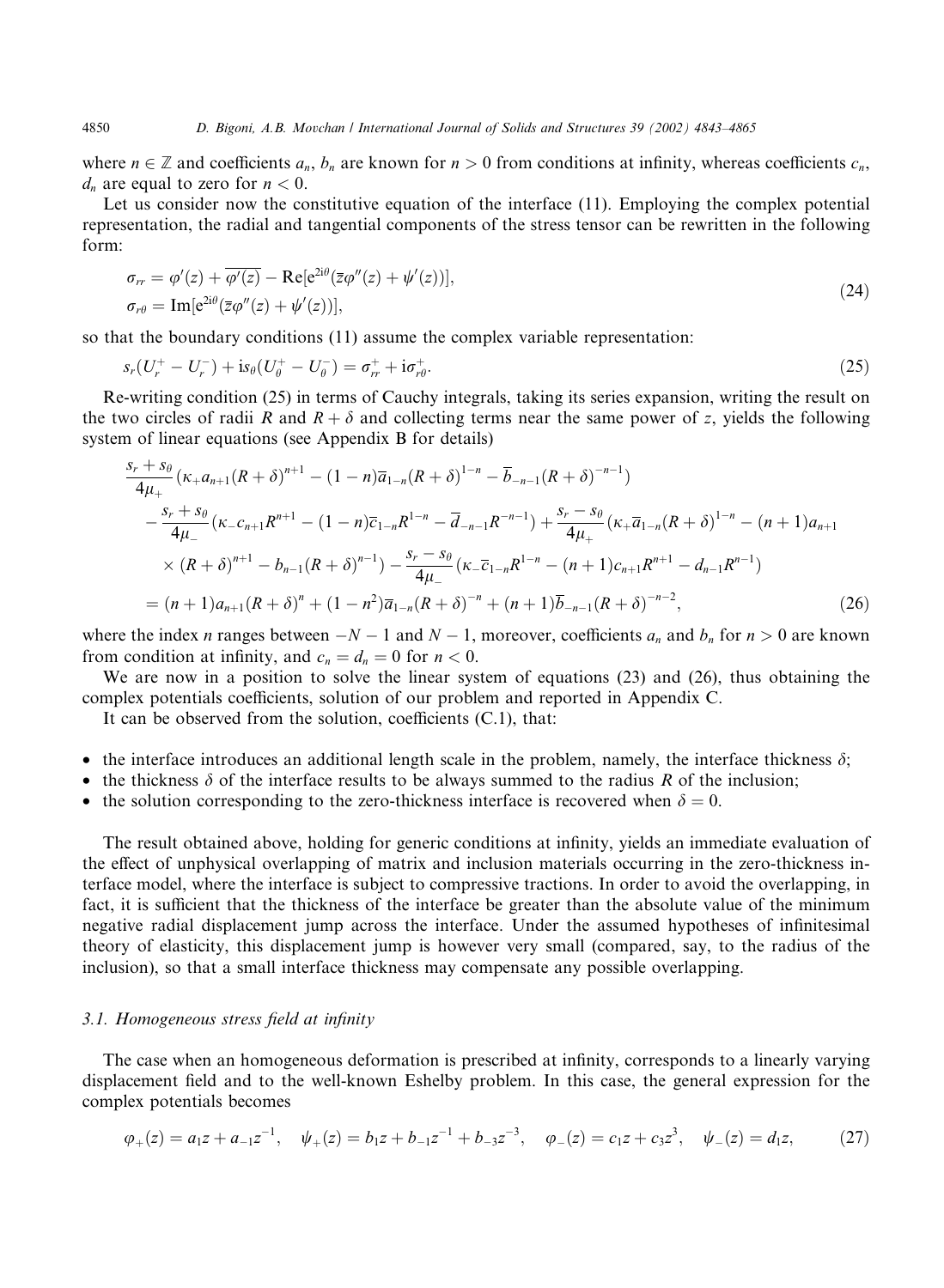where coefficients  $a_1$  and  $b_1$  are related to the conditions at infinity through:

$$
a_1 = \frac{\alpha \mu_+}{\kappa_+ - 1}, \quad b_1 = -\alpha \mu_+, \quad \text{when } \mathbf{U}_{\infty} = (\alpha x_1, 0),
$$
  
\n
$$
a_1 = \frac{\beta \mu_+}{\kappa_+ - 1}, \quad b_1 = \beta \mu_+, \quad \text{when } \mathbf{U}_{\infty} = (0, \beta x_2),
$$
  
\n
$$
a_1 = 0, \quad b_1 = i\sqrt{2}\gamma \mu_+, \quad \text{when } \mathbf{U}_{\infty} = \frac{\gamma}{\sqrt{2}}(x_2, x_1),
$$
\n(28)

with  $\alpha, \beta, \gamma \in \mathbb{R}$ . Coefficients  $a_{-1}, b_{-1}, b_{-3}, c_1, c_3, d_1$  can be obtained from the general expressions reported in Appendix C and result to be given by

$$
a_{-1} = \frac{\overline{b}_1(R+\delta)^2}{D_2} \left\{ s_r s_\theta (R+\delta)^2 \Gamma^+_-(\mu_- - \mu_+) + (s_r + s_\theta)(R+\delta) \mu_+ \mu_-(3(\mu_- - \mu_+) - \Gamma^+) - 12\mu_+^2 \mu_-^2 \right\},
$$
  
\n
$$
b_{-1} = 2\text{Re}(a_1)(R+\delta)^2 \frac{s_r(R+\delta)(\mu_-(\kappa_+-1) - \mu_+(\kappa_--1)) - 4\mu_+\mu_-}{s_r(R+\delta)(\mu_+(\kappa_--1) + 2\mu_-) + 4\mu_+\mu_-},
$$
  
\n
$$
b_{-3} = \frac{\overline{b}_1(R+\delta)^4}{D_2} \left\{ s_r s_\theta (R+\delta)^2 \Gamma^+_-(\mu_- - \mu_+) - (R+\delta)\mu_+\mu_-(s_r + s_\theta)(\Gamma^+_--3\mu_-+3\mu_+) \right\}
$$
  
\n
$$
- (R+\delta)\mu_+\mu_-(s_r - s_\theta)(\Gamma^-_++\mu_- - \mu_+) - 12\mu_+^2\mu_-^2 \right\},
$$
  
\n
$$
c_1 = \frac{\text{Re}(a_1)(R+\delta)^2 s_r(\kappa_++1)\mu_-}{R[4\mu_+\mu_-+s_r(R+\delta)(\mu_+(\kappa_--1)+2\mu_-)]} + i\frac{\text{Im}(a_1)(R+\delta)(\kappa_++1)\mu_-}{R(\kappa_-+1)\mu_+},
$$
  
\n
$$
c_3 = \frac{b_1(R+\delta)^2(s_\theta - s_r)(\kappa_++1)\mu_-^2\mu_+}{R^3D_2},
$$
  
\n
$$
d_1 = \frac{b_1(R+\delta)^2(\kappa_++1)\mu_-(s_r s_\theta(R+\delta)\Gamma^+_++6s_r\mu_+\mu_-)}{RD_2},
$$
  
\n(29)

where

$$
\Gamma^-_+ = \mu_+ + \mu_- \kappa_+, \quad \Gamma^+_- = \mu_- + \mu_+ \kappa_-
$$

and

$$
D_2 = s_r s_\theta \Gamma^-_+ \Gamma^+_-(R+\delta)^2 + (s_r+s_\theta)(R+\delta)(3\Gamma^-_+ + \Gamma^+_-)\mu_+\mu_- + 12\mu^2_+\mu^2_-.
$$

As in the case of the zero-thickness interface (Gao, 1995; Bigoni et al., 1998), Eshelby's statement that the deformation field is homogeneous inside the inclusion, holds if  $c_3 = 0$ , a condition occurring when the stiffness in radial and tangential directions are equal,  $s_r = s_\theta$ .

The coefficient  $a_{-1}$  associated with the dipole field controls the perturbation of the dilatation in the elastic matrix. The parameters of the interface can be chosen in such a way that  $a_{-1} = 0$  and hence the inclusion becomes neutral with respect to the dilatation in the elastic matrix. The above statement follows from the fact that for sufficiently large  $\mu > \mu_+$  and small values of  $s_r$  and  $s_\theta$ , the quantity  $a_{-1}$  is negative, whereas for large values of  $\delta$  the same quantity can be made positive. Since  $a_{-1}$  is a continuous function, it vanishes for some set of values of parameters associated to the interface.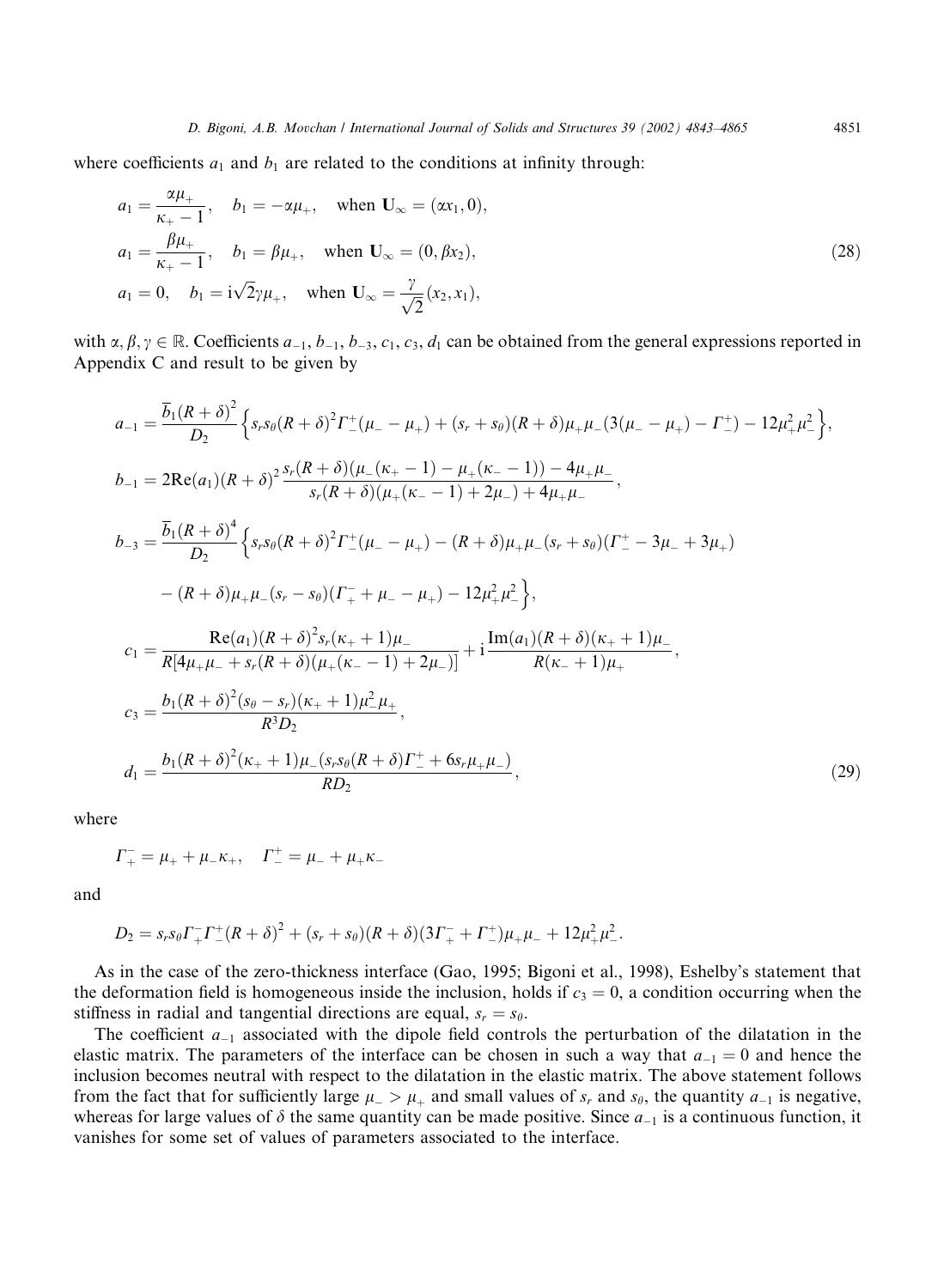## 4. Interfaces in dynamics

It may appear natural to consider that a structural interface of finite width possesses an inertia. This affects the dynamic response of the interface and, as will be shown in the following, may produce interesting mechanical behaviours. These are investigated through systematic examples that will be developed in the following. We begin considering a periodic elastic system made up of weak and strong layers, where the weak layers play the role of the thick interfaces. For the sake of simplicity we restrict the analysis to antiplane shear of the periodic structure composed of isotropic elastic alternate layers  $\mathcal{E}_{(j)}^{(0)}$  and  $\mathcal{E}_{(j)}^{(1)}$  ( $j \in \mathbb{Z}$ ) as shown in Fig. 5.

The thickness, mass density and shear muduli of the layers are denoted by  $d^{(s)}$ ,  $\rho^{(s)}$ ,  $\mu^{(s)}$  (s = 0, 1), respectively. Moreover, we introduce the thickness d of two layers  $d = d^{(0)} + d^{(1)}$  and the ratio  $\varepsilon$  between the two shear moduli  $\varepsilon = \mu^{(0)}/\mu^{(1)}$ . Time-harmonic vibrations of the structure are considered, so that the displacement amplitude functions  $u_{(i)}^{(s)}$  $\phi_{(j)}^{(s)}$ , with  $s = 0, 1$ , and  $j \in \mathbb{Z}$  satisfy the following equations within the layers

$$
\mu^{(s)} \nabla^2 u_{(j)}^{(s)} + \rho^{(s)} \omega^2 u_{(j)}^{(s)} = 0, \quad \text{in } \mathbb{E}_{(j)}^{(s)}; \quad s = 0, 1, \ j \in \mathbb{Z}
$$
\n
$$
(30)
$$

and the following conditions at the interfaces between elements  $(j)$ 

 $\overline{a}$ 

$$
u_{(j)}^{(0)} = u_{(j)}^{(1)}, \quad \mu^{(0)} \frac{\partial u_{(j)}^{(0)}}{\partial x} = \mu^{(1)} \frac{\partial u_{(j)}^{(1)}}{\partial x}, \quad j \in \mathbb{Z}.
$$
\n(31)

In addition to the above equations, we assume that the displacement satisfies the quasi-periodicity condition (or Bloch condition) which is common for problems involving travelling time-harmonic waves within periodic structures:

$$
u_{(j+1)}^{(s)}(x+d) = e^{ihd}u_{(j)}^{(s)}(x), \quad (s-1)d^{(0)} + jd < x < sd^{(1)} + jd,
$$
\n(32)

where  $s = 0, 1$ ;  $j \in \mathbb{Z}$  and h is the given Bloch parameter. Assuming that the wave propagates in the direction of the x-axis, the problem becomes unidimensional and Eq. (30) reduces to

$$
\mu^{(s)}\left(u_{(j)}^{(s)}\right)'' + \rho^{(s)}\omega^2 u_{(j)}^{(s)} = 0,
$$
\n(33)

(in which  $s = 0, 1; j \in \mathbb{Z}$ ) so that the functions  $u_{(j)}^{(s)}$  can be written as

$$
u_{(j)}^{(s)} = A_{(j)}^{(s)} e^{i\alpha^{(s)} \omega x} + B_{(j)}^{(s)} e^{-i\alpha^{(s)} \omega x}, \quad (s-1)d^{(0)} + jd < x < sd^{(1)} + jd,\tag{34}
$$



Fig. 5. Layered structure subject to harmonic anti-plane shearing.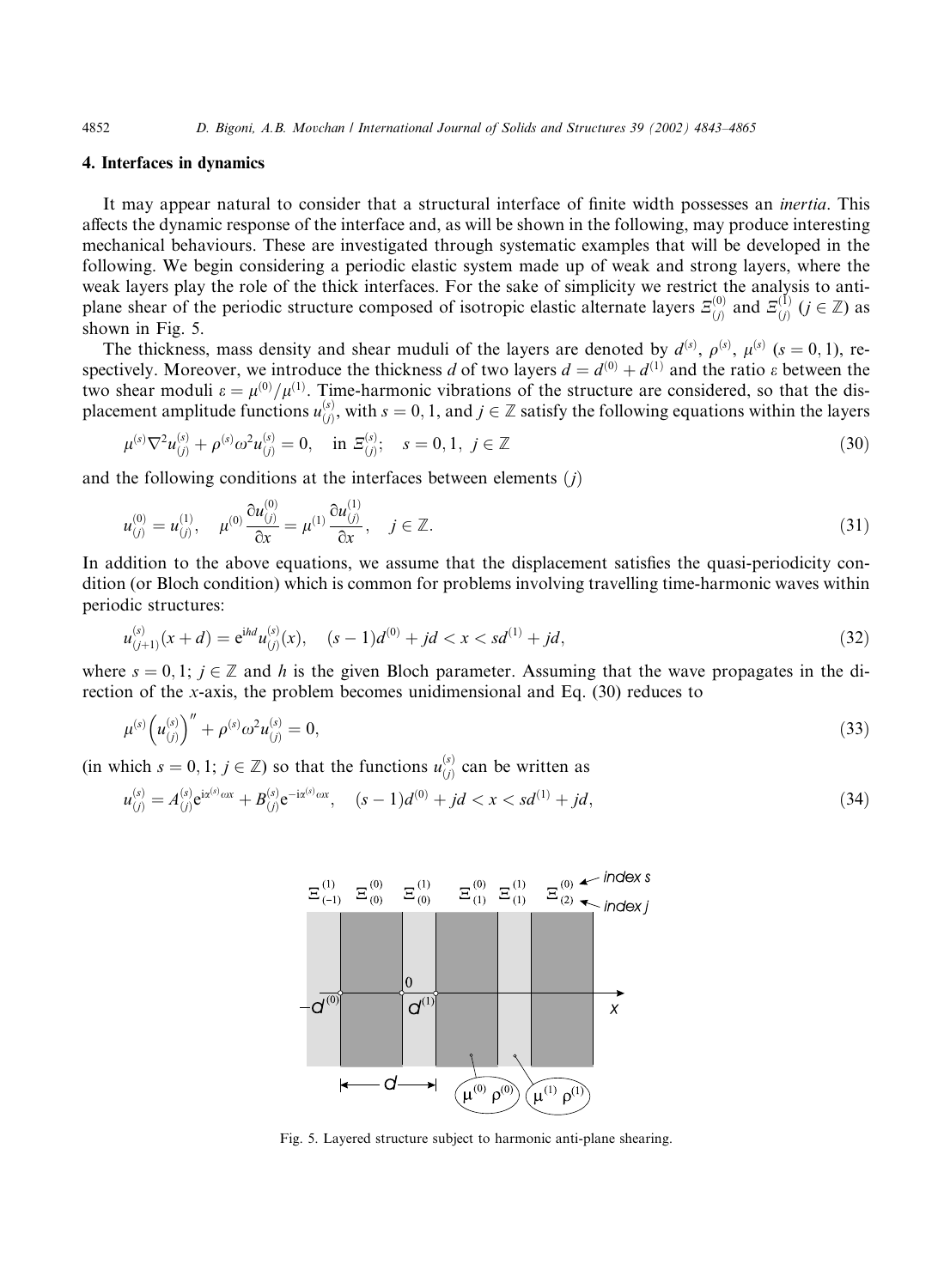where  $s = 0, 1$ ;  $j \in \mathbb{Z}$  and

$$
\alpha^{(s)}=\sqrt{\frac{\rho^{(s)}}{\mu^{(s)}}},\quad s=0,1.
$$

All the coefficients  $A_{(j)}^{(s)}$  and  $B_{(j)}^{(s)}$  may be determined recursively imposing quasi-periodicity (32), except four. These may be obtained imposing continuity of displacement and traction, Eq. (31), between the two domains  $E_{(0)}^{(0)}$  and  $E_{(0)}^{(1)}$  and the two domains  $E_{(0)}^{(1)}$  and  $E_{(1)}^{(0)}$ . Using (32), these boundary conditions yield the homogeneous system

$$
\mathcal{M}\left\{A_{(0)}^{(0)},A_{(0)}^{(1)},B_{(0)}^{(0)},B_{(0)}^{(1)}\right\}^{\mathrm{T}}=\mathbf{0},\tag{35}
$$

where

$$
\mathcal{M} = \begin{bmatrix} 1 & -1 & 1 & -1 \\ k_0 \varepsilon & -k_1 & -k_0 \varepsilon & k_1 \\ e^{i(hd - k_0 d^{(0)})} & -e^{ik_1 d^{(1)}} & e^{i(hd + k_0 d^{(0)})} & -e^{-ik_1 d^{(1)}} \\ k_0 \varepsilon e^{i(hd - k_0 d^{(0)})} & -k_1 e^{ik_1 d^{(1)}} & -k_0 \varepsilon e^{i(hd + k_0 d^{(0)})} & k_1 e^{-ik_1 d^{(1)}} \end{bmatrix}
$$
(36)

and

$$
k_0 = \omega \alpha^{(0)}, \quad k_1 = \omega \alpha^{(1)}.
$$

System (35) has a non-trivial solution if and only if matrix  $\mathcal M$  is singular

$$
\det \mathcal{M} = 0,\tag{37}
$$

a condition which represents the dispersion equation relating  $\omega$  and h and can be written in the form

$$
\omega^2 \left\{ 2\varepsilon \alpha^{(0)} \alpha^{(1)} \left[ \cos(dh) - \cos(\omega d^{(0)} \alpha^{(0)}) \cos(\omega d^{(1)} \alpha^{(1)}) \right] + \left( \varepsilon^2 (\alpha^{(0)})^2 + (\alpha^{(1)})^2 \right) \sin(\omega d^{(0)} \alpha^{(0)}) \sin(\omega d^{(1)} \alpha^{(1)}) \right\} = 0. \tag{38}
$$

Let us consider now the low-frequency approximation, corresponding to small values of  $\omega d^{(0)} \alpha^{(0)}$  and  $\omega d^{(1)}\alpha^{(1)}$ 

$$
\omega^2 \bigg\{ -2\varepsilon [1 - \cos(dh)] + \omega^2 \Big( d^{(1)} (\alpha^{(1)})^2 + \varepsilon d^{(0)} (\alpha^{(0)})^2 \Big) (d^{(0)} + \varepsilon d^{(1)}) - \frac{\omega^4}{12} \Big[ \varepsilon (d^{(0)} \alpha^{(0)})^2 + d^{(1)} (\alpha^{(1)})^2 (2d^{(0)} + \varepsilon d^{(1)}) \Big] \Big[ \big(d^{(1)} \alpha^{(1)}\big)^2 + d^{(0)} (\alpha^{(0)})^2 (d^{(0)} + 2\varepsilon d^{(1)}) \Big] \bigg\} = 0.
$$
\n(39)

Direct computations performed for the Eq. (38) show the presence of a band gap on the dispersion diagram, in the case of high contrast of elastic properties of the layers. In particular, the frequency  $\omega$  (nondimensionalized through multiplication by d and  $\alpha^{(0)}$ ) is reported versus the Bloch parameter h (multiplied by *d*) in Fig. 6, relative to the values  $\varepsilon = 0.01$ ,  $\alpha^{(1)}/\alpha^{(0)} = 0.1$ ,  $d/d^{(0)} = 4$ .

We may observe that the presence of the band gap at low frequency can be related to the effect of inertia of the weak interface layer  $E_{(1)}$ .

As noted by Movchan et al. (in press), for the low-frequency approximation the Eq. (39) can be directly related to the two-masses discrete chain, representing a diatomic crystal structure in solid state physics (Brillouin, 1969;Kittel, 1971). In particular, instead of layers 1 and 2, we introduce a chain of particles of mass  $m_1$  and  $m_2$  connected by springs of stiffness c and representing the diatomic crystal structure (Fig. 7). The displacements  $u_s$  and  $v_s$  of the different particles from their position of equilibrium satisfy the equation of motion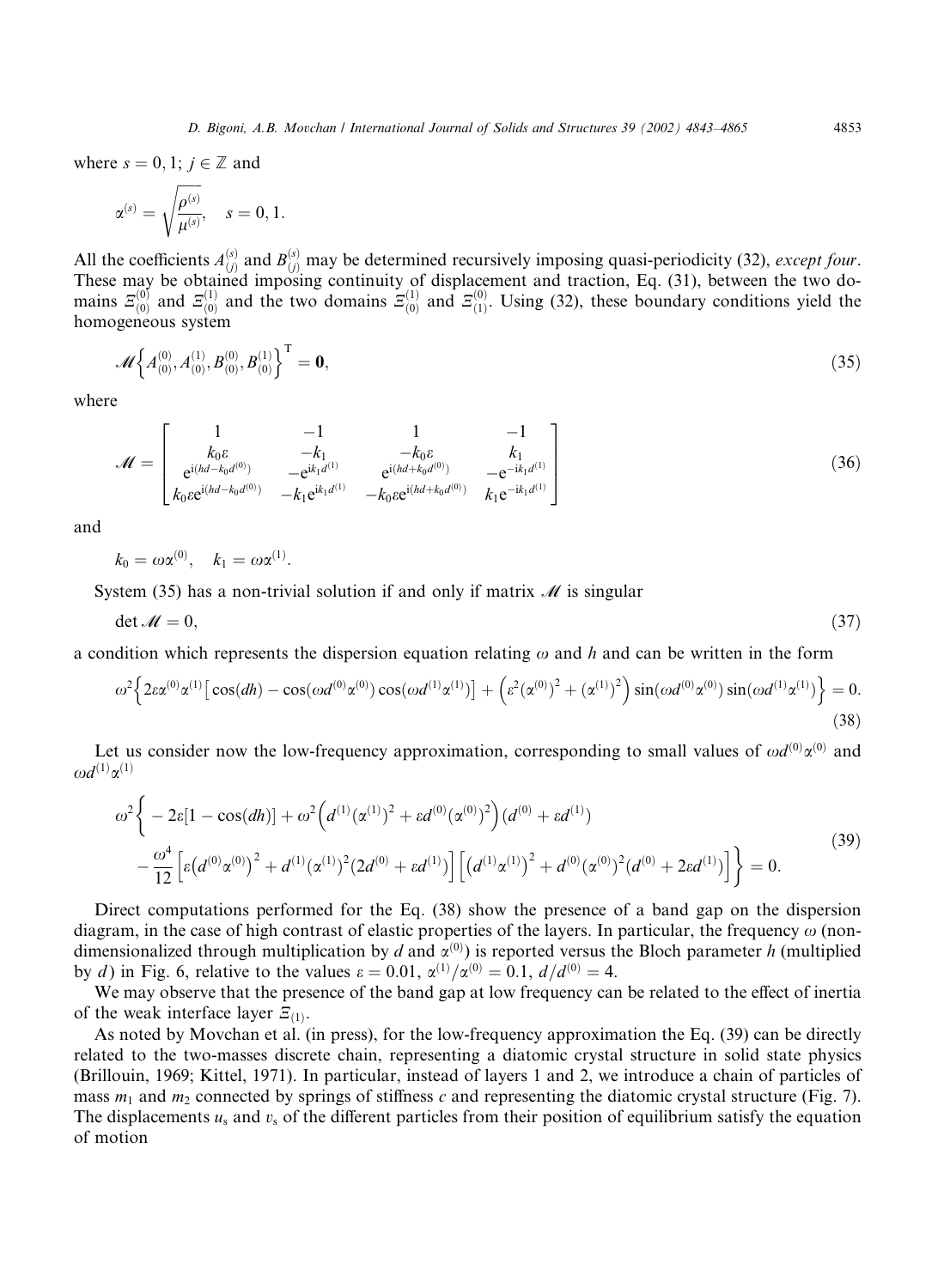

Fig. 6. Dispersion curves for  $\varepsilon = 0.01$ ,  $\alpha^{(1)}/\alpha^{(0)} = 0.1$  and  $d/d^{(0)} = 4$ . (a) First five branches; (b) first two branches.



Fig. 7. Diatomic crystal structure.

$$
m_1 \ddot{u}_s = c(v_s + v_{s-1} - 2u_s),
$$
  
\n
$$
m_2 \ddot{v}_s = c(u_s + u_{s+1} - 2v_s)
$$
\n(40)

and the following quasi-periodicity condition

$$
u_{s+1} = e^{i h d} u_s, \quad v_{s+1} = e^{i h d} v_s,
$$
\n(41)

with d being the period of the array. Assuming the time-harmonic vibration of the system with a radian frequency  $\omega$  (i.e.  $u(t)$ ,  $v(t) \propto$  exp i $\omega t$ ), the following dispersion equation relating the Bloch parameter h and the frequency  $\omega$  is obtained

$$
m_1 m_2 \omega^4 - 2c(m_1 + m_2)\omega^2 + 2c^2[1 - \cos(hd)] = 0,\tag{42}
$$

which, for positive  $\omega$ , reproduces Eq. (39) derived for the low-frequency approximation of the continuum system. Matching of the coefficients in (39) and (42) yields the constants  $m_1/c$  and  $m_2/c$  in the form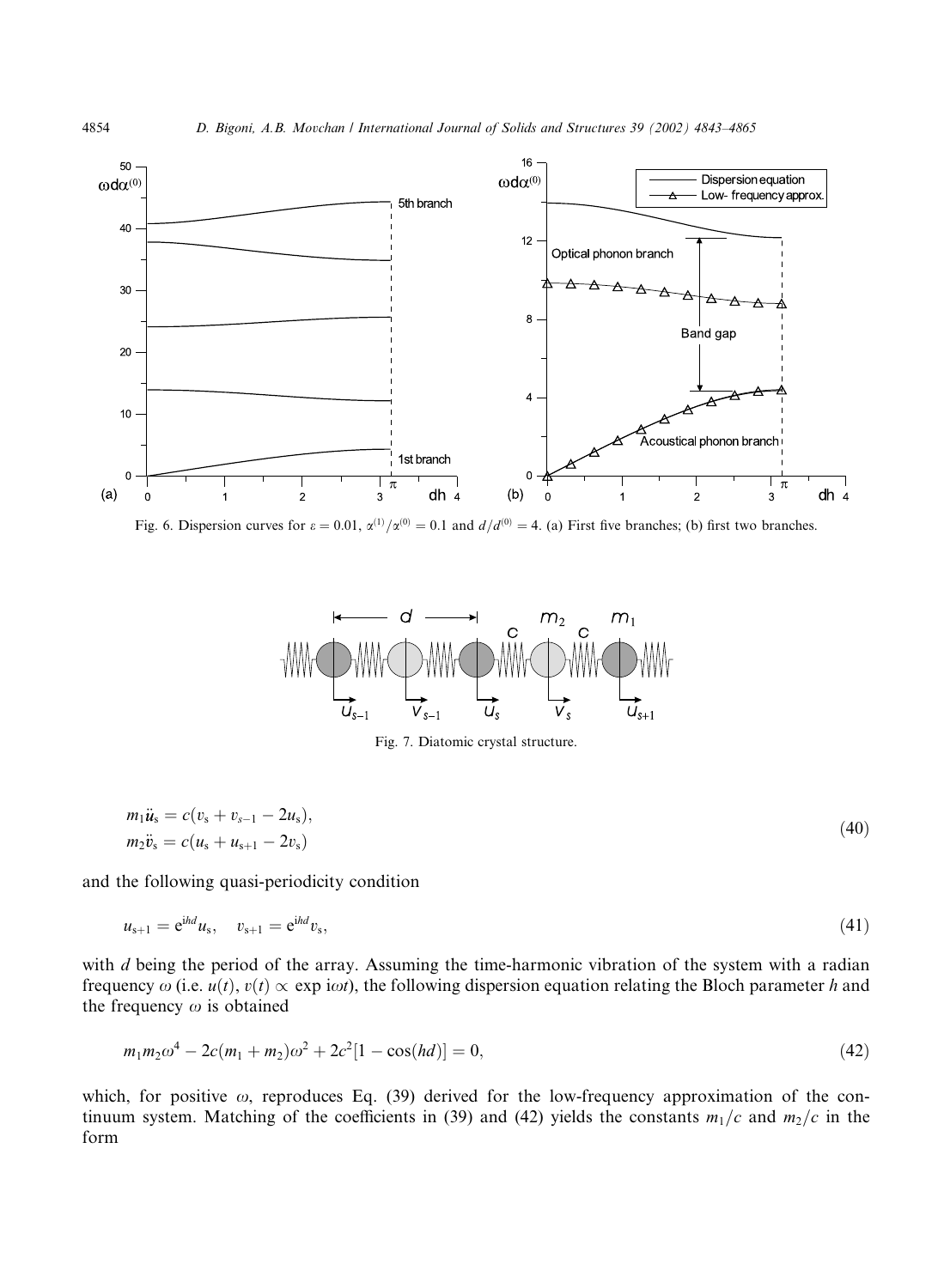D. Bigoni, A.B. Movchan / International Journal of Solids and Structures 39 (2002) 4843–4865 4855

$$
\frac{m_1m_2}{c^2} = \frac{1}{12\varepsilon} \left[ \varepsilon (d^{(0)} \alpha^{(0)})^2 + d^{(1)} (\alpha^{(1)})^2 (2d^{(0)} + \varepsilon d^{(1)}) \right] \left[ (d^{(1)} \alpha^{(1)})^2 + d^{(0)} (\alpha^{(0)})^2 (d^{(0)} + 2\varepsilon d^{(1)}) \right],
$$
\n
$$
\frac{2(m_1 + m_2)}{c} = \frac{1}{\varepsilon} \left( d^{(1)} (\alpha^{(1)})^2 + \varepsilon d^{(0)} (\alpha^{(0)})^2 \right) (d^{(0)} + \varepsilon d^{(1)}).
$$
\n(43)

We note from (43) that, when  $\varepsilon$  is small, the masses  $m_1$  and  $m_2$  become large, so that the inertia of the weak layer contributes toward the stop band on the dispersion diagram.

It may be anticipated that a model more elaborated than the simple diatomic structure of Fig. 7 may yield a more intriguing dynamic behaviour than the above. The analysis of such a model is the focus of Section 5.

### 5. Comparative analysis of inertial and non-inertial interfaces

#### 5.1. Transmission conditions

We begin with the discussion of contact conditions in dynamics for the cases of a zero-thickness noninertial interface and for an interface of finite thickness, possessing a non-zero mass and hence inertia.

In particular, the transmission conditions for a zero-thickness interface have the same form both for statics and dynamics, Eqs. (1) and (2), whereas a quasi-local, finite width interface has a finite mass density and possesses some inertia. In this case the tractions may suffer jumps across the interface. To describe this in simple terms, we consider the semi-discrete model sketched in Fig. 8. Here, concentrated masses are connected through springs of stiffness c to continuous elements, say, elastic rods. The position of the generic mass is singled out by coordinate  $v_s$  measured from the position of equilibrium. The system of two springs and a concentrated mass is regarded as a structural interface joining continuous elements.

The forces acting on the boundaries of the sth interface are given by

$$
F_{-} = c(v_{s} - u(0)), \quad F_{+} = c(u(d - d^{(0)}) - v_{s}), \tag{44}
$$

where function *u* denotes displacements of all points of continuous elements, referred to a common origin placed at the left side of the sth interface. The equation of motion of the mass  $m$  is

$$
F_+ - F_- = m\ddot{v}_s. \tag{45}
$$

Hence, the jump in tractions across the interface is

$$
\llbracket t \rrbracket = F_+ - F_- = m\ddot{v}_s \tag{46}
$$

and the jump in displacement across the interface is

$$
\llbracket u \rrbracket = u(d - d^{(0)}) - u(0) = c^{-1}(F_+ + F_-) = 2c^{-1} \langle t \rangle.
$$
\n(47)



Fig. 8. Interfacial microstructure, with concentrated mass.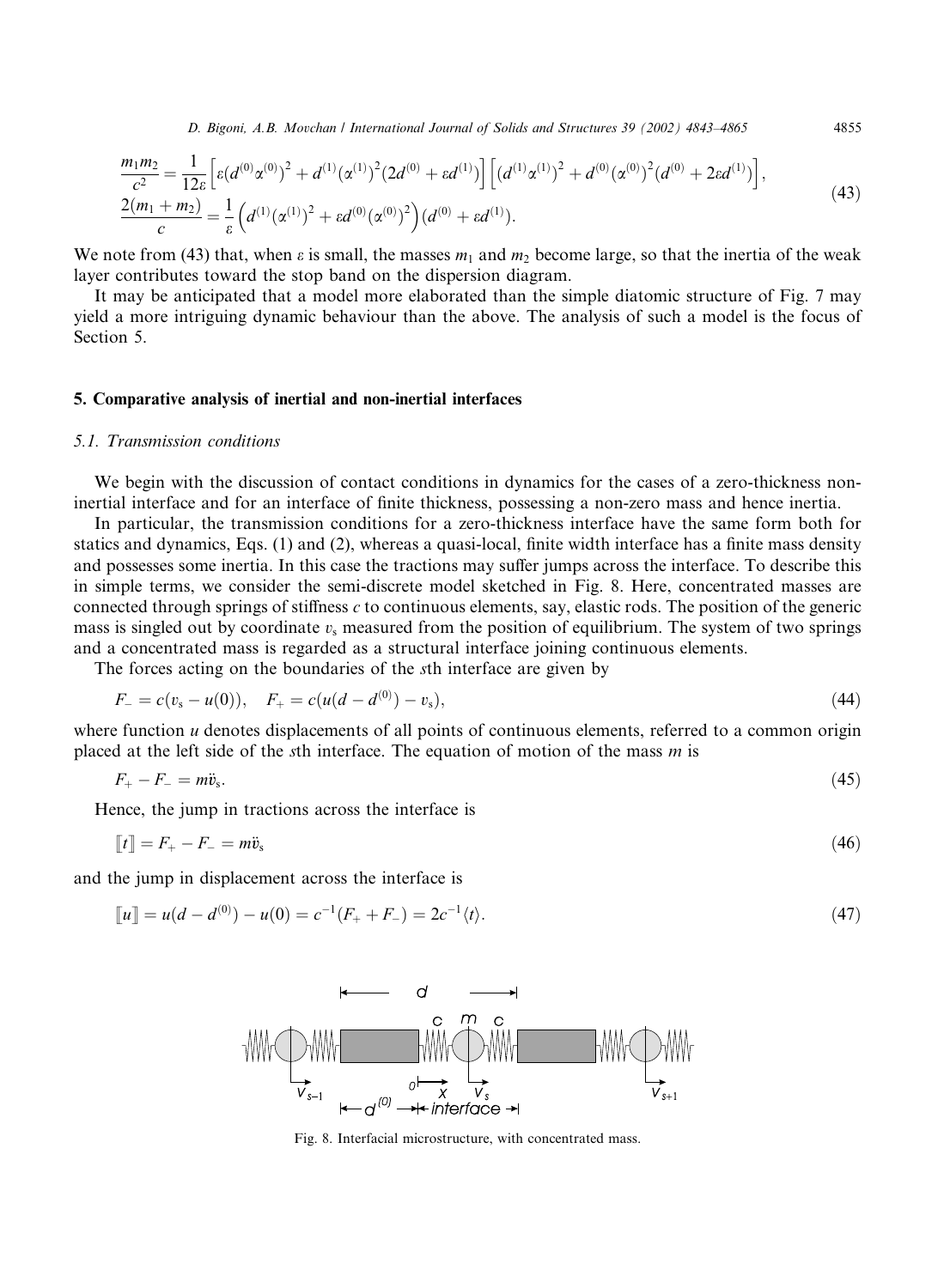# 5.2. Wave propagation

Let us consider now propagation of elastic time-harmonic waves along the semi-discrete structure shown in Fig. 8. The amplitude of the displacement within an elastic rod satisfies the equation

$$
u''(x) + \omega^2 \alpha^2 u(x) = 0,\tag{48}
$$

where  $\alpha^{-1}$  is the wave speed within the rod and  $\omega$  is the radian frequency. The amplitude V of vibration for the mass  $m$  is introduced as a solution of the equation

$$
-\frac{m}{c}\omega^2 V = u(0) + u^{(0)}(-d^{(0)}e^{ihd} - 2V),\tag{49}
$$

where c is the stiffness of the springs and h is a Bloch parameter associated with a propagating wave. Using the Bloch condition, the forces acting at the ends of the rod at the left-side of the interface are given in the form

$$
\mu \frac{\partial u}{\partial x}\Big|_{x=0} = c(V - u(0))\tag{50}
$$

and

$$
-\mu \frac{\partial u}{\partial x}\Big|_{x=-d^{(0)}} = c(Ve^{-ihd} - u(-d^{(0)})),\tag{51}
$$

where  $\mu$  is now the longitudinal stiffness of the elastic rod.

Representing a solution of (48) by the formula

$$
u = A_1 \cos(\omega \alpha x) + A_2 \sin(\omega \alpha x) \tag{52}
$$

and using (50) and (51) we arrive at the following linear algebraic system

$$
\mathcal{B}\left(\begin{array}{c} A_1\\ A_2\\ V\end{array}\right)=0,\tag{53}
$$

where

$$
\mathcal{B} = \begin{pmatrix} i\omega\alpha + 2\frac{c}{\mu} & -i\omega\alpha + 2\frac{c}{\mu} & -\frac{2c}{\mu} \\ e^{-i\omega\alpha d^{(0)}}(i\omega\alpha - \frac{2c}{\mu}) & e^{i\omega\alpha d^{(0)}}(-i\omega\alpha - \frac{2c}{\mu}) & \frac{2c}{\mu}e^{-i\alpha d} \\ 1 + e^{i(hd - \omega\alpha d^{(0)})} & 1 + e^{i(hd + \omega\alpha d^{(0)})} & -2 + \frac{m\omega^2}{2c} \end{pmatrix}.
$$
 (54)

The dispersion equation has the form

$$
\det \mathcal{B}(h,\omega) = 0,\tag{55}
$$

which has the following equivalent representation

$$
2\alpha \frac{c}{\mu} \left\{ \cos(dh) - \left(1 - \frac{m\omega^2}{c}\right) \cos(\alpha d^{(0)}\omega) \right\} + \omega \left\{ \frac{mc}{\mu^2} + \alpha^2 \left(2 - \frac{m\omega^2}{c}\right) \right\} \sin(\alpha d^{(0)}\omega) = 0 \tag{56}
$$

for positive  $\omega$  and h.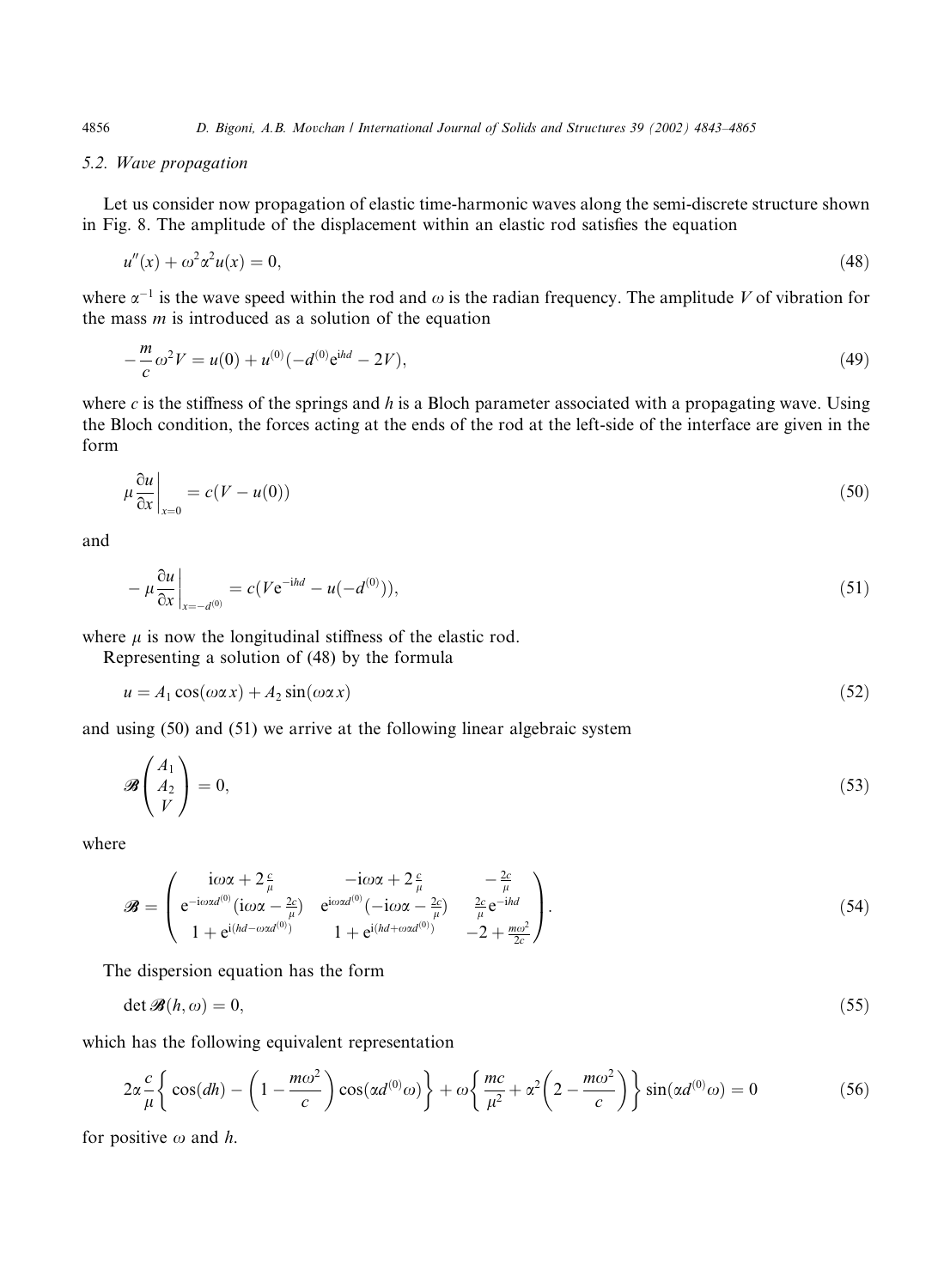## 5.3. Eigenvalues and eigenvectors

Numerical solutions of the dispersion equation (56) are presented below, which evidence the influence of interfacial inertia on the dispersion diagrams. A detailed analysis is also included of 'trapped modes', representing the standing waves within the structure.

The dispersion diagrams describing  $\omega = \omega(dh)$  (normalized through multiplication by  $d^{(0)}$  and  $\alpha$ ) are presented in Fig. 9 for  $d^{(0)}c/\mu = 0.5$ , moreover, Fig. 9(a) is relative to  $m/(\mu d^{(0)}\alpha^2) = 0.5$ , whereas inertia of the interface is set equal to zero,  $m = 0$ , in Fig. 9(b). It can be immediately observed from the figures that the presence of inertia results in an additional dispersion curve, corresponding to a narrow band centered at around  $\omega d^{(0)}\alpha \approx 2$  and representing a so-called 'optical mode'. This becomes evident in Fig. 10, where the direct comparison of (a) and (b) is reported. It is clear that the effect of inertia consists of a small perturbation of the branches on diagram (b), plus an additional optical mode on the diagram (a).

The low frequency stop bands, characterizing waves that cannot propagate through the periodic structure, are indicated in Fig. 9. We note that the presence of the mass m creates a 'tunneling effect' at a frequency  $\omega \in (\omega_{\rm B}, \omega_{\rm C})$  (Fig. 9); this creates a filter of elastic waves which would enable one to transmit a signal within a narrow range of frequencies. Filters of this type might be efficient in the design of acoustic lasers (the so-called 'sasers', Makler et al., 1996; Zavtrak and Volkov, 1996).

Points A, B, C and D on the dispersion diagram relative to Fig. 9(a) are associated with standing waves that exist at the edges of the band gap intervals. The eigenvectors relative to those points provide information on the relative wave modes. In particular, on introducing the vector  $\boldsymbol{\beta} = (A_1, A_2, V)$ , the computed values of the eigenvectors associated to points A, B, C and D are

$$
\boldsymbol{\beta}_{A} = (0.887, -0.462, 0), \quad \boldsymbol{\beta}_{B} = (0.240, 0.205, 0.949),
$$
  
\n $\boldsymbol{\beta}_{C} = (-0.140, 0.256, 0.956), \quad \boldsymbol{\beta}_{D} = (-0.989, 0.144, 0)$ 

showing that vibrations associated with A and D correspond to motions within elastic rods, whereas the eigenvectors  $\beta_B$  and  $\beta_C$  correspond to vibrations associated to the inertia of the interface.



Fig. 9. Dispersion curves for  $d^{(0)}c/\mu = 0.5$ . (a) Inertial interface  $m/(\mu d^{(0)}\alpha^2) = 0.5$ ; (b) interface without inertia,  $m = 0$ .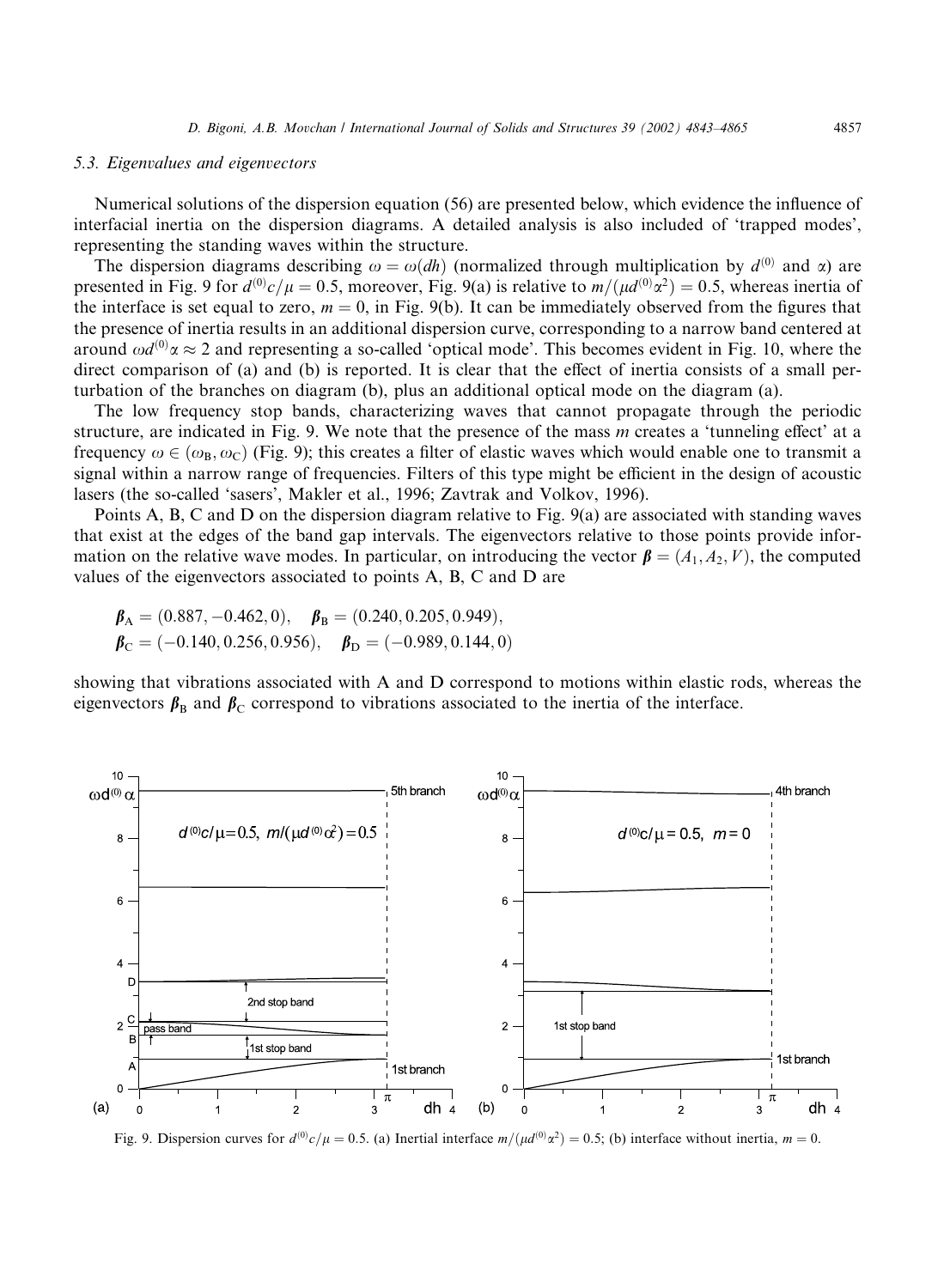

Fig. 10. Dispersion curves for  $d^{(0)}c/\mu = 0.5$ . Comparison between inertial interface,  $m/(\mu d^{(0)}\alpha^2) = 0.5$ , and interface without inertia,  $m = 0$ .

# 5.4. Comparison with the continuum model

The model of inertial interface shown in Fig. 8 can be considered as a higher accuracy approximation (compared to the diatomic chain reported in Fig. 7) of the layered structure sketched in Fig. 5. Assuming that  $\omega > 0$  and expanding Eq. (38) for small values of  $\omega d^{(1)} \alpha^{(1)}$  we obtain

$$
2\varepsilon \alpha^{(0)} \alpha^{(1)} \left\{ \cos(hd) - \left( 1 - \frac{(\omega d^{(1)} \alpha^{(1)})^2}{2} \right) \cos(\omega d^{(0)} \alpha^{(0)}) \right\} + \left\{ (\varepsilon \alpha^{(0)})^2 + (\alpha^{(1)})^2 \right\} \omega d^{(1)} \alpha^{(1)} \left( 1 - \frac{(\omega d^{(1)} \alpha^{(1)})^2}{6} \right) \sin(\omega d^{(0)} \alpha^{(0)}) = 0,
$$
\n(57)

a dispersion equation having the same structure as Eq. (56). In order to match coefficients of Eqs. (56) and (57), we assume

$$
\alpha = \alpha^{(0)}, \quad \frac{m}{c(\alpha d^{(0)})^2} = \frac{1}{2} \left( \frac{d^{(1)} \alpha^{(1)}}{d^{(0)} \alpha^{(0)}} \right)^2 \tag{58}
$$

and set the quantity  $d^{(0)}c/\mu$  equal to a positive root of the second-order polynomial in  $\chi$ :

$$
\frac{m}{c(\alpha d^{(0)})^2} \chi^2 - \frac{1}{\varepsilon} \left[ \varepsilon^2 + \left( \frac{\alpha^{(1)}}{\alpha^{(0)}} \right)^2 \right] \frac{d^{(1)}}{d^{(0)}} \chi + 2 = 0. \tag{59}
$$

Comparison of dispersion diagrams for the semi-discrete system with inertial interface (Fig. 8) and the continuum system (Fig. 5) are reported in Fig. 11. The examples refer to  $\alpha^{(1)}/\alpha^{(0)} = 0.1$ ,  $d/d^{(0)} = 4$  and  $\varepsilon = 0.01$  in the case of Fig. 11(a), whereas  $\varepsilon = 0.003$  in Fig. 11(b). Using Eq. (58) and selecting the largest root of Eq. (59), the above parameters are obtained for the semi-discrete system  $m/[c(\alpha d^{(0)})^2] = 0.045$ , and  $d^{(0)}c/\mu = 66.667$  in the case of Fig. 11(a) and  $d^{(0)}c/\mu = 222.222$  for Fig. 11(b).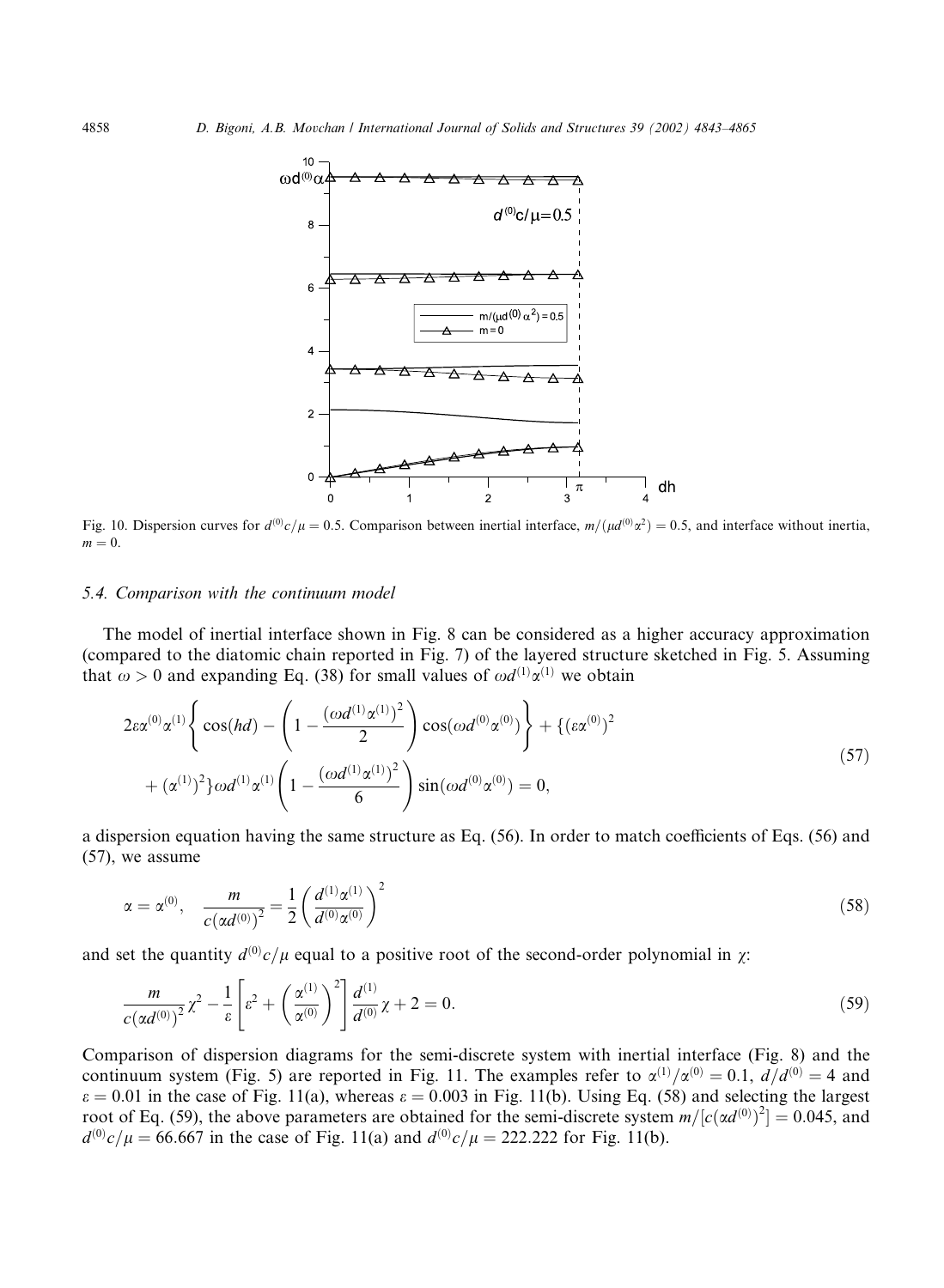

Fig. 11. Dispersion curves for continuum  $(\alpha^{(1)}/\alpha^{(0)} = 0.1$ ,  $d/d^{(0)} = 4)$  and semi-discrete models  $(m/[\alpha(\alpha^{(0)})^2] = 0.045)$ . (a) Dispersion curves relative to  $\varepsilon = 0.01$  and  $d^{(0)}c/\mu = 66.667$ . (b) Dispersion curves relative to  $\varepsilon = 0.003$  and  $d^{(0)}c/\mu = 222.222$ .

The results in the figures evidence that the accuracy of the approximation increases when values of the parameter e become small. The semi-discrete model reproduces the acoustic and optical modes to a high accuracy and provides a correct structure of the whole dispersion diagram within a wide range of frequencies.

#### 6. A structural interface as a sharp filter for elastic waves

The simple structural interface model introduced in Section 5 is employed below to design a sharp filter for elastic waves. Let us consider, in particular, the periodic structure shown in Fig. 12, where we analyze shear and pressure waves propagating in the direction of the x-axis.

The structure consists of elastic layers with mass density  $\rho$  alternate to rigid layers with mass density m and connected to these through a structure similar to that sketched in Fig. 2. Due to the particular propagation condition considered here, the analysis can be performed within the frame of the one-dimensional



Fig. 12. Structural interface model for a periodic, two-dimensional structure.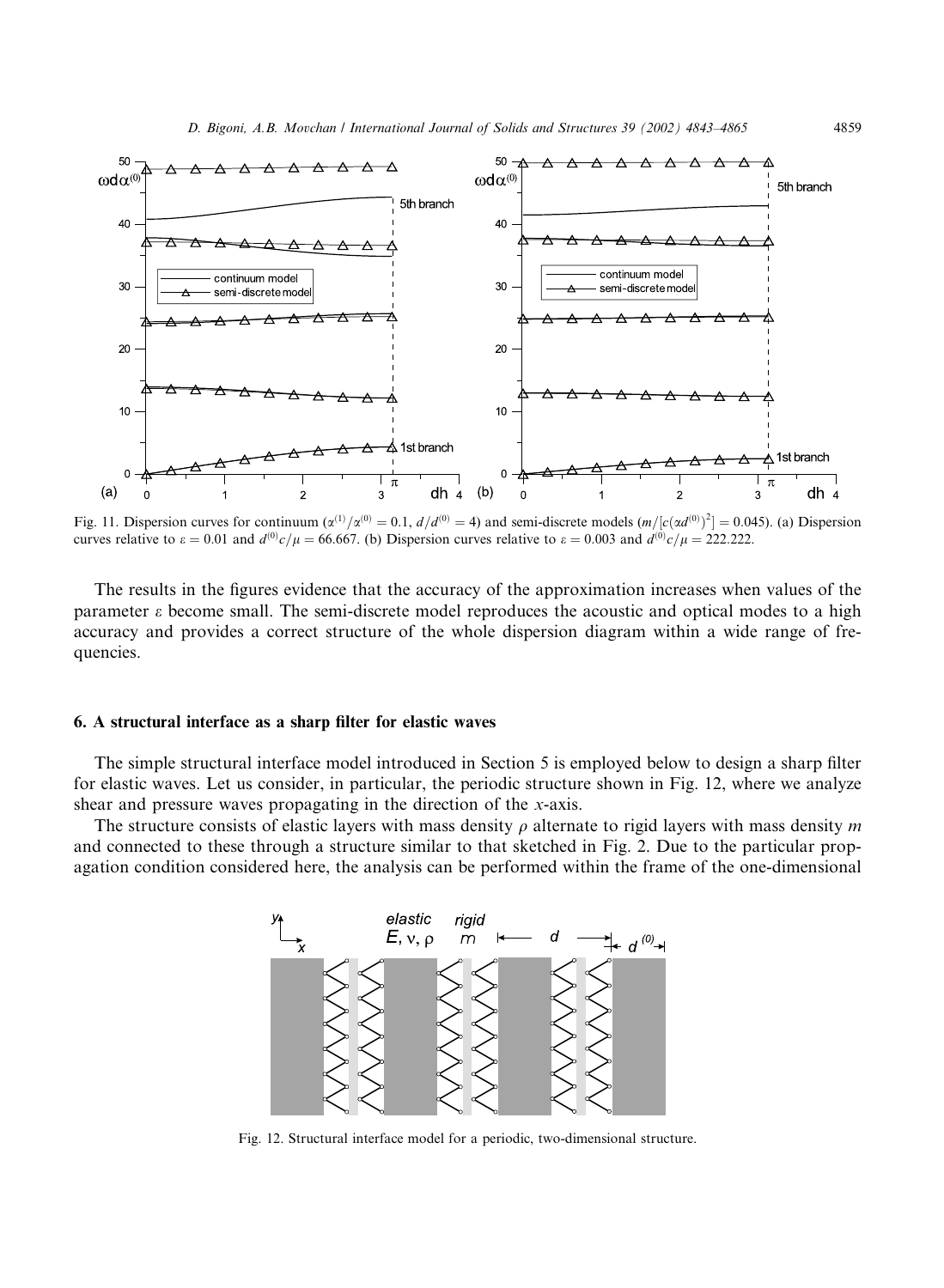model of inertial interface shown in Fig. 8. We employ the following parameters describing propagation of longitudinal and transverse waves: the Young modulus is  $E = 200$  GPa, the Poisson ratio is  $v = 0.3$ , and the mass density is  $\rho = 7800 \text{ kg/m}^3$ ; the geometrical parameters (see Fig. 2) are

 $\delta = 0.2$ ,  $\alpha = 1.37$ ,  $l = 0.5$  m,  $A = 0.1$  m (area per unit length),  $d_0 = 1$  m,

finally, the mass per unit out-of-plane area of the rigid layer within the interface is  $m = 1000$  kg/m<sup>2</sup>. The stiffness coefficients and the wave speeds are given by

$$
\mu_1 = \mu = 7.69 \times 10^7
$$
 Pa,  $c_1 = \frac{2EA\delta^2}{l} \frac{1}{2l\cos\alpha} = 1.6 \times 10^7$  Pa/m,  $\alpha_1^{-1} = \sqrt{\frac{\mu}{\rho}} = 99.3$  m/s

for transverse waves, and

$$
\mu_2 = 2\mu + \lambda = 2.69 \times 10^8 \text{ Pa}, \quad c_2 = \frac{2EA(1 - \delta^2)}{l} \frac{1}{2l\cos\alpha} = 3.8 \times 10^8 \text{ Pa/m},
$$
  

$$
\alpha_2^{-1} = \sqrt{\frac{2\mu + \lambda}{\rho}} = 185.8 \text{ m/s}
$$

for longitudinal waves; here  $\mu = E/(2(1 + v)), \lambda = Ev/((1 + v)(1 - 2v))$  are the Lamé elastic moduli.

Pressure and shear modes are presented in Fig. 13, whereas Fig. 14 refers to the same set of parameters as in Fig. 13, but the mass of the interface is neglected, so that the interface has no inertia. It is shown that when inertia of the interface is not present (Fig. 14) the system is characterised by a wide pass band for pressure waves at low frequencies, whereas the shear waves have a wide stop band within the range of frequencies  $\approx$  63–312 Hz. The inertial interface changes qualitatively these dispersion diagrams (Fig. 13), so that the pressure waves are not transmitted within the interval  $\approx$ 7–281 Hz, whereas a narrow pass band has been created for shear waves of  $\approx 167-186$  Hz. Hence, different applications of structures of the type



Fig. 13. Dispersion curves for the inertial interface model (Fig. 12). (a) Shear mode and (b) pressure mode dispersion diagrams.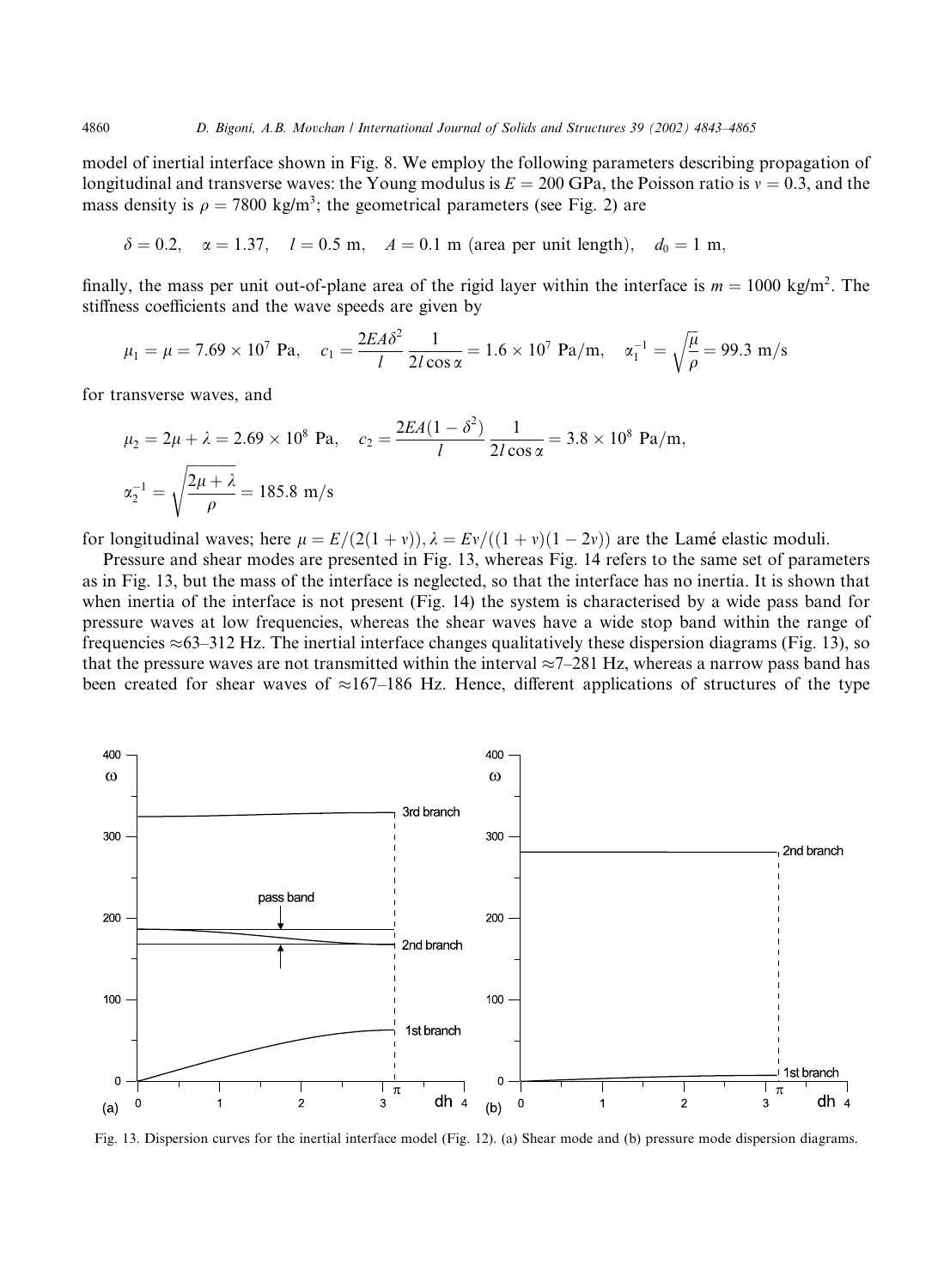

Fig. 14. Dispersion curves for the inertial interface model (Fig. 12), but involving interfaces of zero mass. (a) Shear mode and (b) pressure mode dispersion diagrams.

considered here can be advocated, for instance, in the field of vibration insulation or in creating sharp filters for elastic signals, which might be used in the design of acoustic lasers (sasers).

#### 7. Conclusions

A novel concept of structural interface has been proposed in the present paper. This interface possesses a finite width and an inertia. Both these features influence behaviour of stress and displacements in composite structures. Our examples show that for static problems the thickness of interface introduces an additional structural parameter, whereas in dynamics the effect of inertia becomes important in the evaluation of transport properties of elastic structures. Comparison between discrete and continuous structures reveals important features associated with low frequencies which are common to both types of structures.

Possible applications of the proposed model is the design of filters of elastic waves and acoustic lasers.

#### Acknowledgements

The authors are grateful to Dr. S. K. Serkov (University of Utah, USA) for assistance with calculations relative to the problem of circular inclusion.

This work was performed while A.B.M. was a visiting professor at Trento University. A.B.M. would like to thank the Department of Mechanical and Structural Engineering of the University of Trento for financial support and warm hospitality. D.B. wishes to acknowledge the financial support of University of Trento.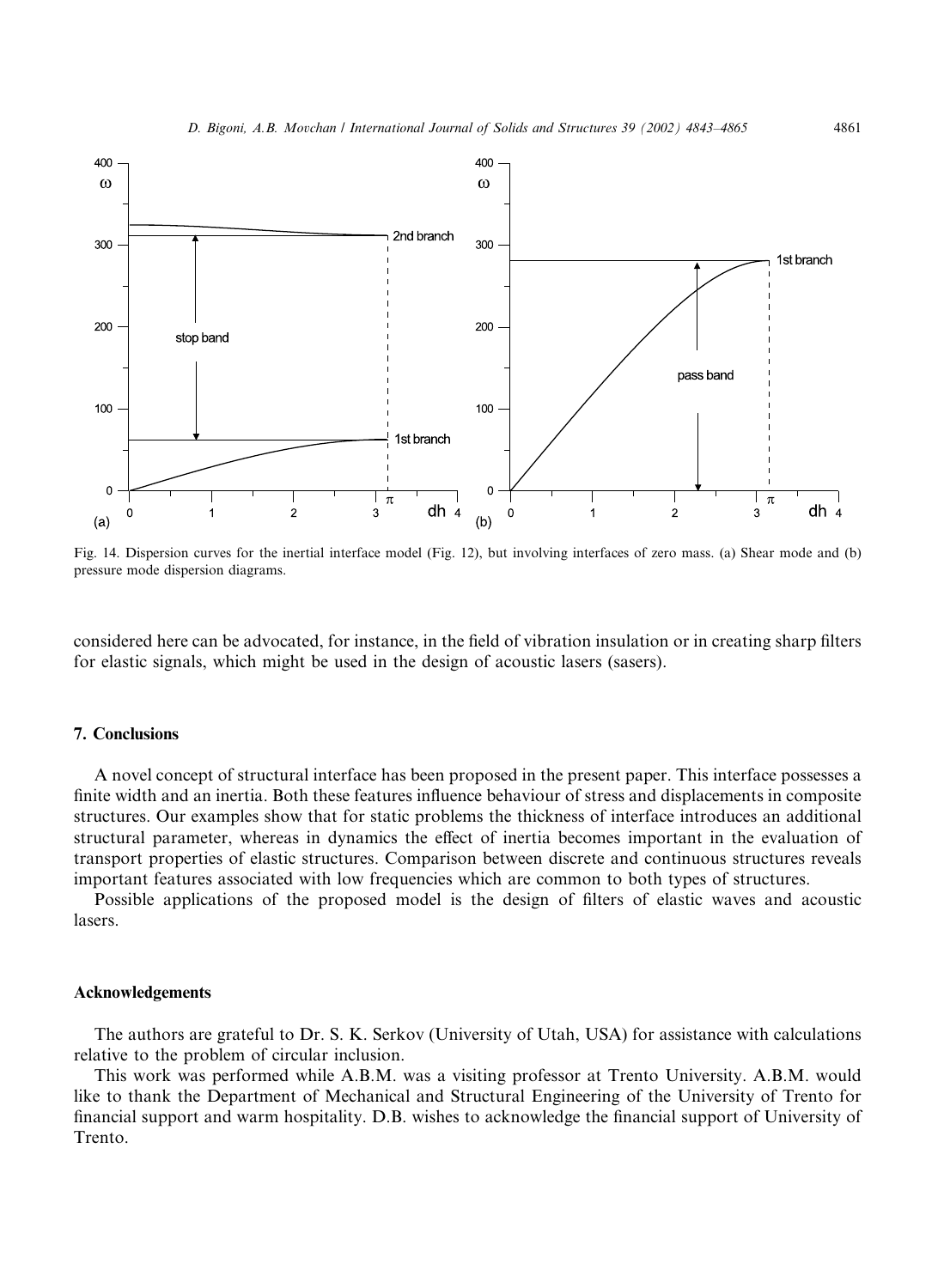# Appendix A. Components of the kernel matrix  $L$

For plane strain elastic problems, the matrix  $\mathscr L$  has the components

$$
\mathcal{L}_{11} = \mu^2 \left( \frac{\partial^2 G_{11}}{\partial x_2^2} + 2 \frac{\partial^2 G_{12}}{\partial x_1 \partial x_2} + \frac{\partial^2 G_{22}}{\partial x_1^2} \right),
$$
  
\n
$$
\mathcal{L}_{12} = \mathcal{L}_{21} = \mu (\lambda + 2\mu) \left( \frac{\partial^2 G_{12}}{\partial x_2^2} + \frac{\partial^2 G_{22}}{\partial x_1 \partial x_2} \right) + \lambda \mu \left( \frac{\partial^2 G_{12}}{\partial x_1^2} + \frac{\partial^2 G_{11}}{\partial x_1 \partial x_2} \right),
$$
  
\n
$$
\mathcal{L}_{22} = (\lambda + 2\mu)^2 \frac{\partial^2 G_{22}}{\partial x_2^2} + 2\lambda (\lambda + 2\mu) \frac{\partial^2 G_{12}}{\partial x_1 \partial x_2} + \lambda^2 \frac{\partial^2 G_{11}}{\partial x_1^2},
$$
\n(A.1)

where the Green's tensor is

$$
G_{ij}(\mathbf{x}) = -\frac{\kappa}{2\pi\mu(1+\kappa)} \left( \delta_{ij} \log |\mathbf{x}| - \kappa^{-1} \frac{x_i x_j}{\mathbf{x}^2} \right)
$$
(A.2)

in which  $\kappa = (\lambda + 3\mu)/(\lambda + \mu)$  and  $\lambda$  and  $\mu$  are the Lamé elastic moduli, so that taking derivatives yields

$$
\mathcal{L}_{11} = -\frac{2\mu}{\pi(1+\kappa)} \left( \frac{1}{\mathbf{x}^2} - 8\frac{x_1^2 x_2^2}{\mathbf{x}^6} \right), \n\mathcal{L}_{12} = \mathcal{L}_{21} = -\frac{4\mu}{\pi(1+\kappa)} \frac{x_1 x_2 (x_1^2 - 3x_2^2)}{\mathbf{x}^6}, \n\mathcal{L}_{22} = -\frac{2\mu}{\pi(1+\kappa)} \left( \frac{1}{\mathbf{x}^2} + 4\frac{x_1^2 x_2^2 - x_2^4}{\mathbf{x}^6} \right).
$$
\n(A.3)

# Appendix B. From Eq. (25) to Eq. (26)

In terms of Cauchy integrals, condition (25) takes the form:

$$
\frac{s_r + s_{\theta}}{4\mu_{+}} \oint_{L_{+}} \frac{e^{-i\theta}(\kappa_{+}\varphi_{+}(t) - i\varphi'_{+}(t)) dt}{t - z} - \frac{s_r + s_{\theta}}{4\mu_{-}} \oint_{L_{-}} \frac{e^{-i\theta}(\kappa_{-}\varphi_{-}(t) - i\varphi'_{-}(t)) dt}{t - z} + \frac{s_r - s_{\theta}}{4\mu_{+}} \oint_{L_{+}} \frac{e^{i\theta}(\kappa_{+}\overline{\varphi_{+}(t)} - i\varphi'_{+}(t)) dt}{t - z} - \frac{s_r - s_{\theta}}{4\mu_{-}} \oint_{L_{-}} \frac{e^{i\theta}(\kappa_{-}\overline{\varphi_{-}(t)} - i\varphi'_{-}(t) - \psi_{-}(t)) dt}{t - z} + \frac{s_r - s_{\theta}}{4\mu_{+}} \oint_{L_{+}} \frac{e^{i\theta}(\kappa_{-}\overline{\varphi_{-}(t)} - i\varphi'_{-}(t) - \psi_{-}(t)) dt}{t - z} + \frac{s_r + s_{\theta}}{4\mu_{+}} \oint_{L_{+}} \frac{e^{i\theta}(\kappa_{+}\overline{\varphi_{+}(t)} - i\varphi'_{+}(t) - \psi_{+}(t)) dt}{t - z} - \frac{s_r + s_{\theta}}{4\mu_{-}} \oint_{L_{-}} \frac{e^{i\theta}(\kappa_{-}\overline{\varphi_{-}(t)} - i\varphi'_{-}(t) - \psi_{-}(t))}{t - z} + \frac{s_r - s_{\theta}}{4\mu_{+}} \oint_{L_{+}} \frac{e^{-i\theta}(\kappa_{+}\varphi_{+}(t) - i\overline{\varphi'_{+}(t)} - \overline{\psi_{+}(t)}) dt}{t - z} - \frac{s_r - s_{\theta}}{4\mu_{-}} \oint_{L_{-}} \frac{e^{-i\theta}(\kappa_{-}\varphi_{-}(t) - i\overline{\varphi'_{-}(t)} - \overline{\psi_{-}(t)}) dt}{t - z} = \oint_{L_{+}} \frac{[\varphi'_{+}(t) + \overline{\varphi'_{+}(t)} - e^{2i\theta}(\overline{t}\varphi''_{+}(t) + \psi'_{+}(t))] dt}{t - z}.
$$
\n(B.1)

Taking the series expansion of (B.1) and writing it on the two circles of radii R and  $R + \delta$ , i.e. employing conditions (21), we obtain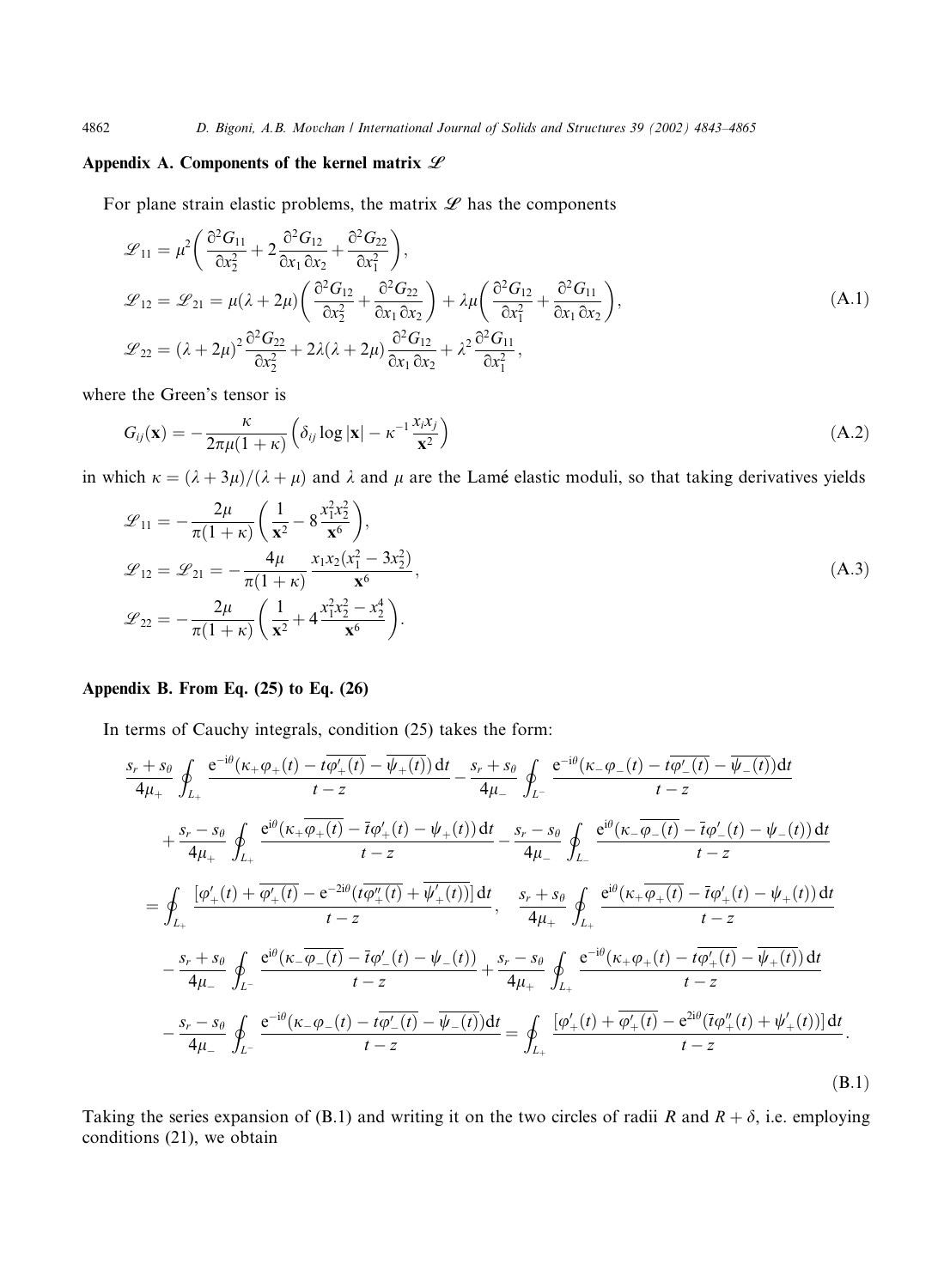D. Bigoni, A.B. Movchan / International Journal of Solids and Structures 39 (2002) 4843–4865 4863

$$
\frac{s_r + s_\theta}{2} \left[ \frac{1}{2\mu_+} \left( \kappa_+ \sum_{j=-\infty}^{+\infty} a_j (R+\delta)^j z^{j-1} - \sum_{j=-\infty}^{+\infty} j \overline{a}_j (R+\delta)^j z^{1-j} - \sum_{j=-\infty}^{+\infty} \overline{b}_j (R+\delta)^j z^{-j-1} \right) \right] \n- \frac{1}{2\mu_-} \left( \kappa_- \sum_{j=0}^{+\infty} c_j R^j z^{j-1} - \sum_{j=0}^{+\infty} j \overline{c}_j R^j z^{1-j} - \sum_{j=0}^{+\infty} \overline{d}_j R^j z^{-j-1} \right) + \frac{s_r - s_\theta}{2} \left[ \frac{1}{2\mu_+} \left( \kappa_+ \sum_{j=-\infty}^{+\infty} \overline{a}_j (R+\delta)^j z^{1-j} - \sum_{j=-\infty}^{+\infty} j a_j (R+\delta)^j z^{j-1} - \sum_{j=-\infty}^{+\infty} b_j (R+\delta)^j z^{j+1} \right) - \frac{1}{2\mu_-} \left( \kappa_- \sum_{j=0}^{+\infty} \overline{c}_j R^j z^{1-j} - \sum_{j=0}^{+\infty} j c_j R^j z^{j-1} - \sum_{j=0}^{+\infty} c_j R^j z^{j+1} \right) \right]
$$
\n
$$
= \sum_{j=-\infty}^{+\infty} j a_j (R+\delta)^{j-1} z^{j-1} + \sum_{j=-\infty}^{+\infty} j \overline{a}_j (R+\delta)^{j-1} z^{1-j} - \sum_{j=-\infty}^{+\infty} j (j-1) \overline{a}_j (R+\delta)^{j-1} z^{1-j} - \sum_{j=-\infty}^{+\infty} j \overline{b}_j (R+\delta)^{j-1} z^{-j-1}.
$$
\n(B.2)

After simplification and collection of coefficients near the same power of  $z$  in (B.2), the system of linear equations (26) for the unknown coefficients is obtained.

# Appendix C. Coefficients in the expansion of complex potentials

$$
a_{1-n} = \frac{\overline{b}_{n-1}(R+\delta)^{2n-2}}{D_n} \left\{ s_r s_\theta (R+\delta)^2 \Gamma^+_{-}(\mu_- - \mu_+) - 4(n^2 - 1)\mu_+^2 \mu_-^2 \right.+ (s_r + s_\theta)(R+\delta) \mu_+ \mu_-[(n+1)(\mu_- - \mu_+) - (n-1)\Gamma^+_{-}] \right\}+ \frac{\overline{a}_{n+1}(R+\delta)^{2n}(n+1)}{D_n} \left\{ s_r s_\theta (R+\delta)^2 \Gamma^+_{-}(\mu_- - \mu_+) - (s_r - s_\theta)(R+\delta)(\kappa_+ + 1)\mu_+ \mu_-^2 \right.+ (s_r + s_\theta)(R+\delta) \mu_+ \mu_-[(n+1)(\mu_- - \mu_+) - (n-1)\Gamma^+_{-}] - 4(n^2 - 1)\mu_+^2 \mu_-^2 \right\},b_{-1} = 2\text{Re}(a_1)(R+\delta)^2 \frac{s_r (R+\delta)(\Gamma^-_{+} - \Gamma^+_{-}) - 4\mu_+ \mu_-}{s_r (R+\delta)(\Gamma^+_{+} + \mu_- - \mu_+) + 4\mu_+ \mu_-},b_{-2} = \overline{a}_2(R+\delta)^4 \frac{s_r s_\theta (R+\delta)(\kappa_+ \mu_- - \kappa_+ \mu_+) - 2(s_r + s_\theta)\mu_+ \mu_-}{s_r s_\theta (R+\delta)^2 \Gamma^+_{-}(\mu_- - \mu_+) - (s_r + s_\theta)(R+\delta)\mu_+ \mu_-[(\mu_+ - \mu_-)(n+1) + \Gamma^+_{-}(n-1)] + (s_\theta - s_r)(R+\delta)\mu_+ \mu_- (\kappa_+ + 1)\mu_- - 4(n^2 - 1)\mu_+^2 \mu_-^2 \right\} + \frac{\overline{a}_{n+1}(R+\delta)^{2n+2}}{D_n} \left\{ s_r s_\theta (R+\delta)^2 [\kappa_+ + 1)\mu_- (\Gamma^-_{+} - \Gamma^+_{-}) - n^2(\mu_+ - \mu_-) \Gamma^+_{-} \right\} - 4n^2(n^2 - 1)\mu_+^2 \mu_-^2 + 2(s_\theta - s_r)(R+\delta)(n^2 - 1)(\kappa_+ + 1)\mu_+ \mu_-^2 - (s_r + s_\theta)(R+\delta)\mu_+ \mu_-
$$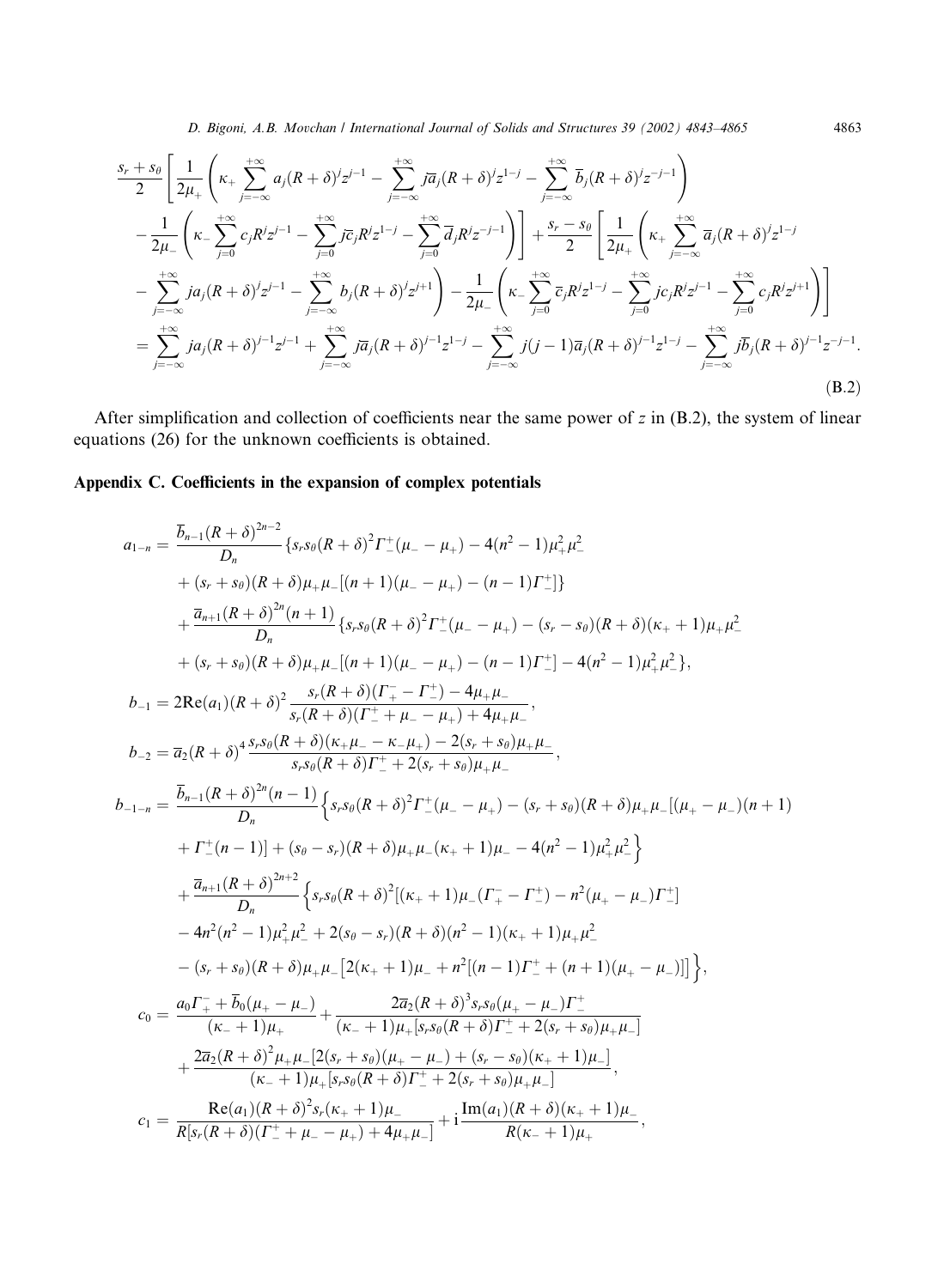$$
c_{2} = \frac{a_{2}(R+\delta)^{3}s_{s}s_{\theta}(\kappa_{+}+1)\mu_{-}}{R^{2}[s_{r}s_{\theta}(R+\delta)\Gamma_{-}^{+}+2(s_{r}+s_{\theta})\mu_{+}\mu_{-}]},
$$
  
\n
$$
c_{n+1} = \frac{b_{n-1}R^{-n-1}(R+\delta)^{n}}{D_{n}}(\kappa_{+}+1)\mu_{+}\mu_{-}^{2}(s_{\theta}-s_{r})(n-1)
$$
  
\n
$$
+\frac{a_{n+1}R^{-n-1}(R+\delta)^{n+2}(\kappa_{+}+1)\mu_{-}}{D_{n}}\left\{s_{r}s_{\theta}(R+\delta)\Gamma_{+}^{-}
$$
  
\n
$$
+\mu_{+}\mu_{-}\left[-(s_{r}+s_{\theta})(n-1)+(s_{r}-s_{\theta})(n^{2}-1)\right]\right\},
$$
  
\n
$$
d_{0} = \frac{b_{0}\Gamma_{-}^{+}-\overline{a}_{0}(\kappa_{+}\mu_{-}-\kappa_{-}\mu_{+})}{(\kappa_{-}+1)\mu_{+}} - \frac{2a_{2}(R+\delta)^{3}s_{r}s_{\theta}[(\kappa_{-}+1)\mu_{+}(\kappa_{+}\mu_{-}-\kappa_{-}\mu_{+})+(\mu_{+}-\mu_{-})\Gamma_{-}^{+}]}{(\kappa_{-}+1)\mu_{+}[s_{r}s_{\theta}(R+\delta)\Gamma_{-}^{+}+2(s_{r}+s_{\theta})\mu_{+}\mu_{-}]},
$$
  
\n
$$
d_{n-1} = \frac{b_{n-1}R^{-n+1}(R+\delta)^{n}(\kappa_{+}+1)\mu_{-}}{D_{n}}\left\{s_{r}s_{\theta}(R+\delta)\Gamma_{-}^{+}+\mu_{+}\mu_{-}[(s_{r}-s_{\theta})(n^{2}-1)+(s_{r}+s_{\theta})(n+1)]\right\}
$$
  
\n
$$
+ \frac{a_{n+1}R^{-n+1}(R+\delta)^{n+2}(n+1)(\kappa_{+}+1)\mu_{-}}{D_{n}}\left\{s_{r}s_{\theta}(R+\delta)(\Gamma_{-}^{+}-\Gamma_{+}^{-})\right\}
$$
  
\n
$$
+ \mu_{+}\mu_{-}[(s_{r}-s_{\theta})(n^{2}-2)+2(s_{r
$$

where  $n \geq 2$ ,

$$
\Gamma_{+}^{-} = \kappa_{+} \mu_{-} + \mu_{+}, \quad \Gamma_{-}^{+} = \kappa_{-} \mu_{+} + \mu_{-}
$$

and

$$
D_n = s_r s_\theta (R+\delta)^2 \Gamma_+^{\dagger} \Gamma_-^{\dagger} + (s_r+s_\theta)(R+\delta) \mu_+ \mu_-^{\dagger} \Gamma_+^{\dagger} (n+1) + \Gamma_-^{\dagger} (n-1)] + 4(n^2-1) \mu_+^2 \mu_-^2.
$$

#### References

Benveniste, Y., Chen, T., 2001. On the Saint-Venant torsion of composite bars with imperfect interfaces. Proc. R. Soc. Lond. 457, 231– 255.

Benveniste, Y., Miloh, T., 2001. Imperfect soft and stiff interfaces in two-dimensional elasticity. Mech. Mater. 33, 309–323.

Bigoni, D., Gei, M., 2001. Bifurcations of a coated, elastic cylinder. Int. J. Solids Struct. 38, 5117–5148.

- Bigoni, D., Ortiz, M., Needleman, A., 1997. Effect of interfacial compliance on bifurcation of a layer bonded to a substrate. Int. J. Solids Struct. 34, 4305–4326.
- Bigoni, D., Serkov, S.K., Valentini, M., Movchan, A.B., 1998. Asymptotic models of dilute composites with imperfectly bonded inclusions. Int. J. Solids Struct. 35, 3239–3258.

Brillouin, L., 1969. Wave propagation and group velocity. Academic Press, New York.

- Camacho, G.T., Ortiz, M., 1996. Computational modelling of impact damage in brittle materials. Int. J. Solids Struct. 33, 2899–2938. Clegg, W.J., Kendall, K., Alford, N.McN., Button, T.W., Birchall, J.D., 1990. A simple way to make tough ceramics. Nature 347, 455– 457.
- Elwenspoek, M., Wiegerink, R., 2001. Mechanical microsensors. Springer-Verlag, Berlin.
- Falk, M.L., Needleman, A., Rice, J.R., 2001. A critical evaluation of cohesive zone models of dynamic fracture. J. Phys. IV 11, 43–50.

Gao, Z., 1995. A circular inclusion with imperfect interface: Eshelby's tensorand related problems. J. Appl. Mech. 62, 860–866.

- Geers, M.G.D., 1997. Experimental analysis and computational modelling of damage and fracture. Ph.D. Thesis, Technische Universiteit Eindhoven.
- Gei, M., Genna, F., Bigoni, D., in press. An interface model for the periodontal ligament. J. Biomech. Eng., ASME.
- Geymonat, G., Krasucki, F., 1996. A limit model of a soft, thin joint. In: Marcellini, P., Talenti, G., Vesentini, E. (Eds.), Partial Differential Equations and Applications. Marcel Dekker, New York, pp. 165–173.
- Gibson, L.J., Ashby, M.F., 1988. Cellular Solids––Structure and Properties. Pergamon Press, Oxford.
- Gleiter, H., 2000. Nanostructured materials: basic concepts and microstructure. Acta Mater. 48, 1–29.